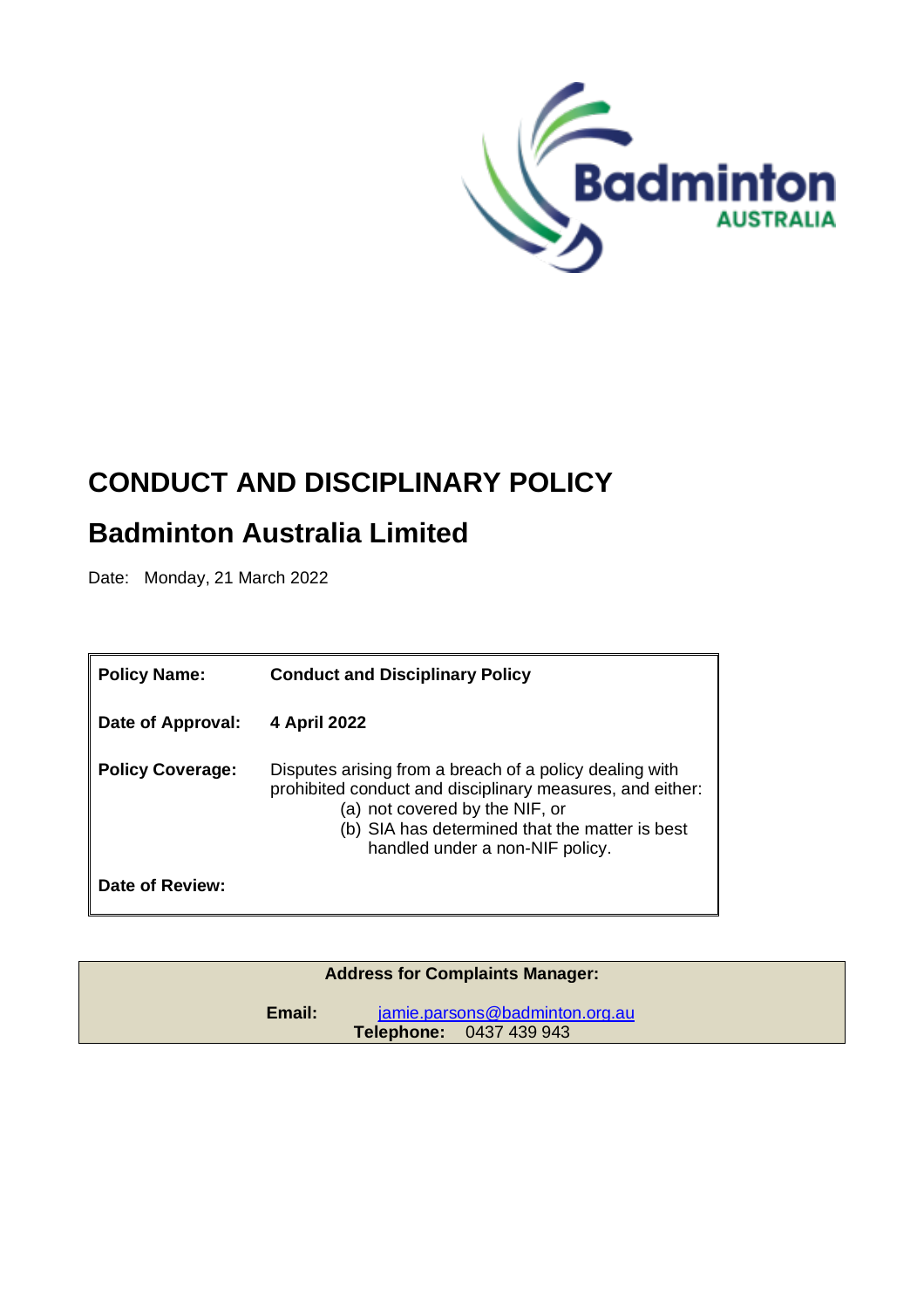# TABLE OF CONTENTS

| 1 <sub>1</sub> |  |  |  |
|----------------|--|--|--|
| 2.             |  |  |  |
| 3.             |  |  |  |
| 4.             |  |  |  |
| 5.             |  |  |  |
| 6.             |  |  |  |
| 7 <sub>1</sub> |  |  |  |
| 8.             |  |  |  |
| 9.             |  |  |  |
|                |  |  |  |
|                |  |  |  |
|                |  |  |  |
|                |  |  |  |
|                |  |  |  |
|                |  |  |  |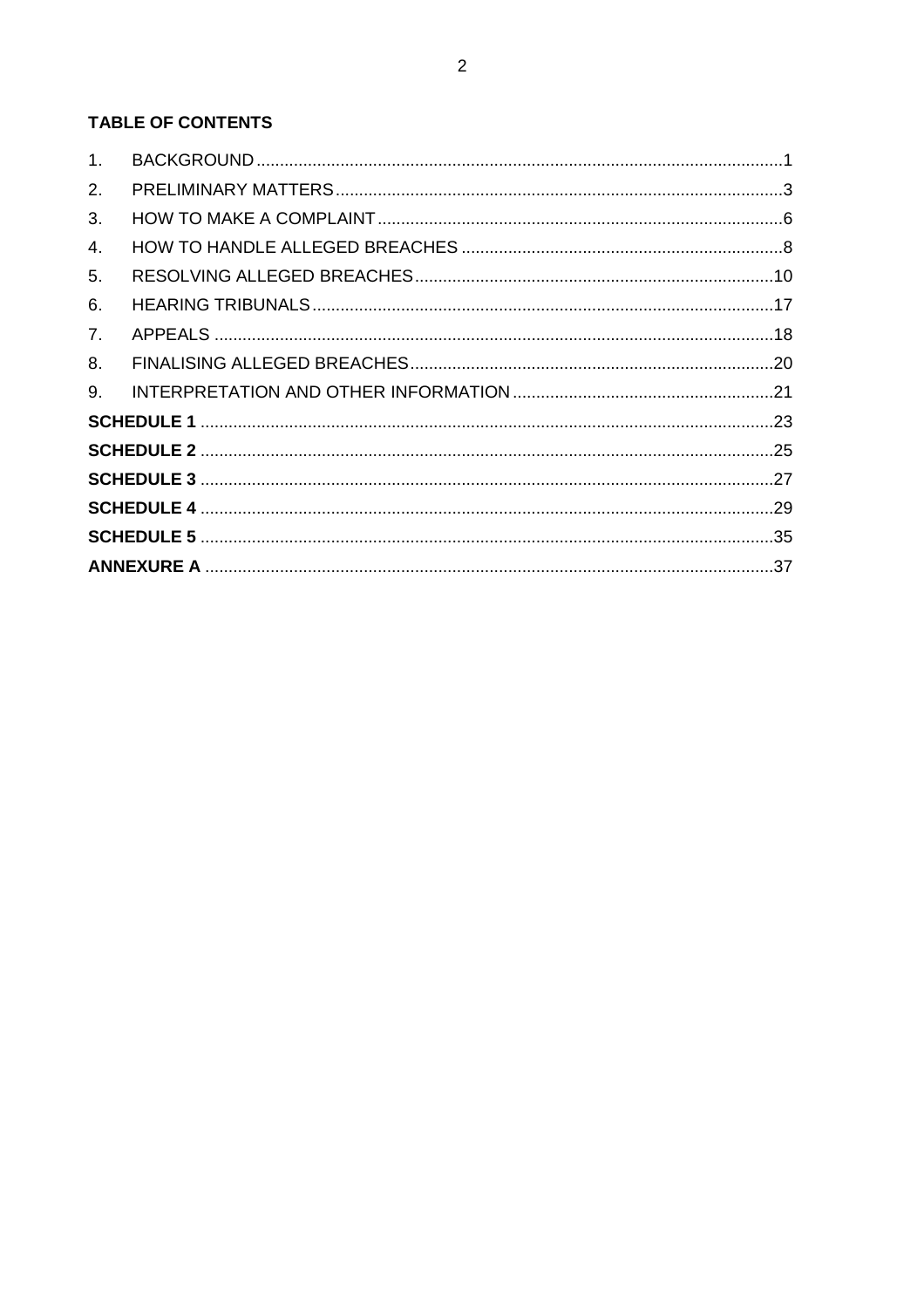# <span id="page-2-0"></span>**1. BACKGROUND**

# **1.1 This Policy**

- (a) Sets out the processes for resolving conduct and disciplinary disputes arising from an individual or organisation breaching an Eligible Policy of the Sport;
- (b) Can be adopted at the Badminton Australia (**BA**), Member Organisation (**MO**) and Affiliate level without amendment; and
- (c) Does not cover conduct and disciplinary matters arising under policies that form part of the National Integrity Framework (**NIF**).

# **1.2 Definitions**

In this Policy the following words have the corresponding meaning:

**Affiliate** means a member of a MO that is an incorporated association or company, including (as applicable) clubs, districts, regions and zones.

**Alleged Breach** has the meaning given in **clause [2.1](#page-4-1)**.

**Alternative Dispute Resolution** or **ADR** is a collective term for processes, such as mediation, to resolve disputes without the need for arbitration that will be applied to resolve the Alleged Breach in accordance with clause.

**Appeals Tribunal** means the appeals tribunal established under **clause [7](#page-19-0)**, being either the NST Appeals Division or an Internal Appeals Tribunal as provided in this Policy.

**Badminton Australia** or **BA** means Badminton Australia Limited.

**Breach Offer** means the procedure set out in **clause [5.4](#page-14-0)**.

**Complainant** means one or more persons who makes a Complaint about an Alleged Breach by a Respondent in accordance with this Policy.

**Complaint** has the meaning set out in **clause [2.2](#page-4-2)**.

**Complaint Form** means the complaint form included in **Schedule 1**.

**Complaints Manager** means the person appointed by a Sport Organisation to manage Alleged Breaches under this Policy, who must not be the same person as the Decision Maker for the relevant Alleged Breach.

**Decision Maker** means the person appointed by a Sport Organisation to make certain decisions in relation to the resolution of Alleged Breaches under this Policy, who must not be the same person as the Complaints Manager for the relevant Alleged Breach.

**Disciplinary Action** has the meaning set out in **clause 2.3**.

**Eligible Policy** means the constitution and all by-laws, rules, regulations, policies and procedures (howsoever named) and directions of a Sport Organisation except:

(a) The policies that form part of the NIF;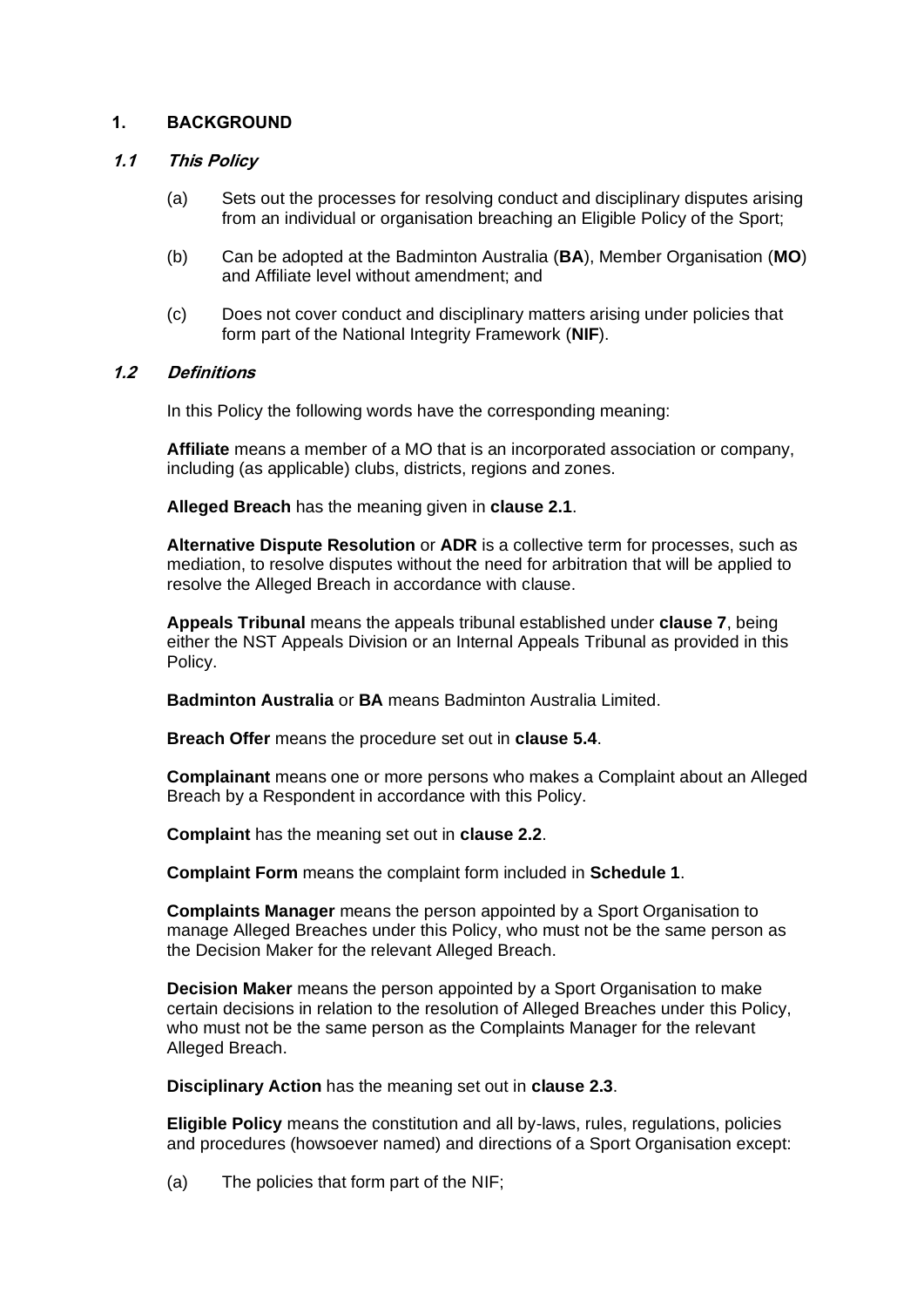- (b) The Personal Grievances Policy; and
- (c) Any other policy in respect of which a Sport Organisation expressly excludes the application of this Policy.

**Hearing Tribunal** means the first instance tribunal established under **clause [6](#page-18-0)**, being either the NST General Division or an Internal Tribunal as provided in this Policy.

**Internal Appeals Tribunal** means an internal appeals tribunal established by a Sport Organisation under **clause [7](#page-19-0)**.

**Internal Tribunal** means an internal hearing tribunal established by a Sport Organisation under **clause [6](#page-18-0)**.

**Legal Practitioner** is a person holding a current practising certificate as a lawyer or barrister in any Australian jurisdiction.

**Member** means a member of BA or other Sport Organisation admitted in any category of membership in accordance with the provisions of the BA Constitution or the Sport Organisation Constitution, as the case may be.

**Member Organisation** or **MO** means a sporting organisation that is a member of Badminton Australia in accordance with the provisions of the BA Constitution.

**National Integrity Framework** or **NIF** means the set of "National Integrity Framework" integrity policies produced by Sport Integrity Australia (**SIA**) from time to time.

**NST** means the National Sports Tribunal established under the NST Legislation.

**NST Eligible Matter** means an Alleged Breach that is a kind of dispute that falls within the jurisdiction of the NST.

**NST Excluded Matter** means an Alleged Breach that is a kind of dispute that is expressly excluded from the NST's jurisdiction.

**NST Legislation** means the *National Sports Tribunal Act 2019 (Cth)* (**NST Act**), and any legislative instruments made under the NST Act as may be in force from time to time, including the *National Sports Tribunal Rule 2020 (Cth)*, *National Sports Tribunal (Practice and Procedure) Determination 2021 (Cth)* and *National Sports Tribunal Act 2019 - Principles for Allocating a Member to a Dispute 2020*

**Personal Grievance** means any type of interpersonal conflict or dispute between two or more people (including individuals and body corporates) that does not concern or allege a breach of an Eligible Policy.

**Policy** means this Conduct and Disciplinary Policy, including any schedules and annexures.

**Process** means the chosen process for resolving an Alleged Breach under this Policy, with each option outlined in **clause [5](#page-11-0)**, including ADR, Warning Procedure and Breach Offer.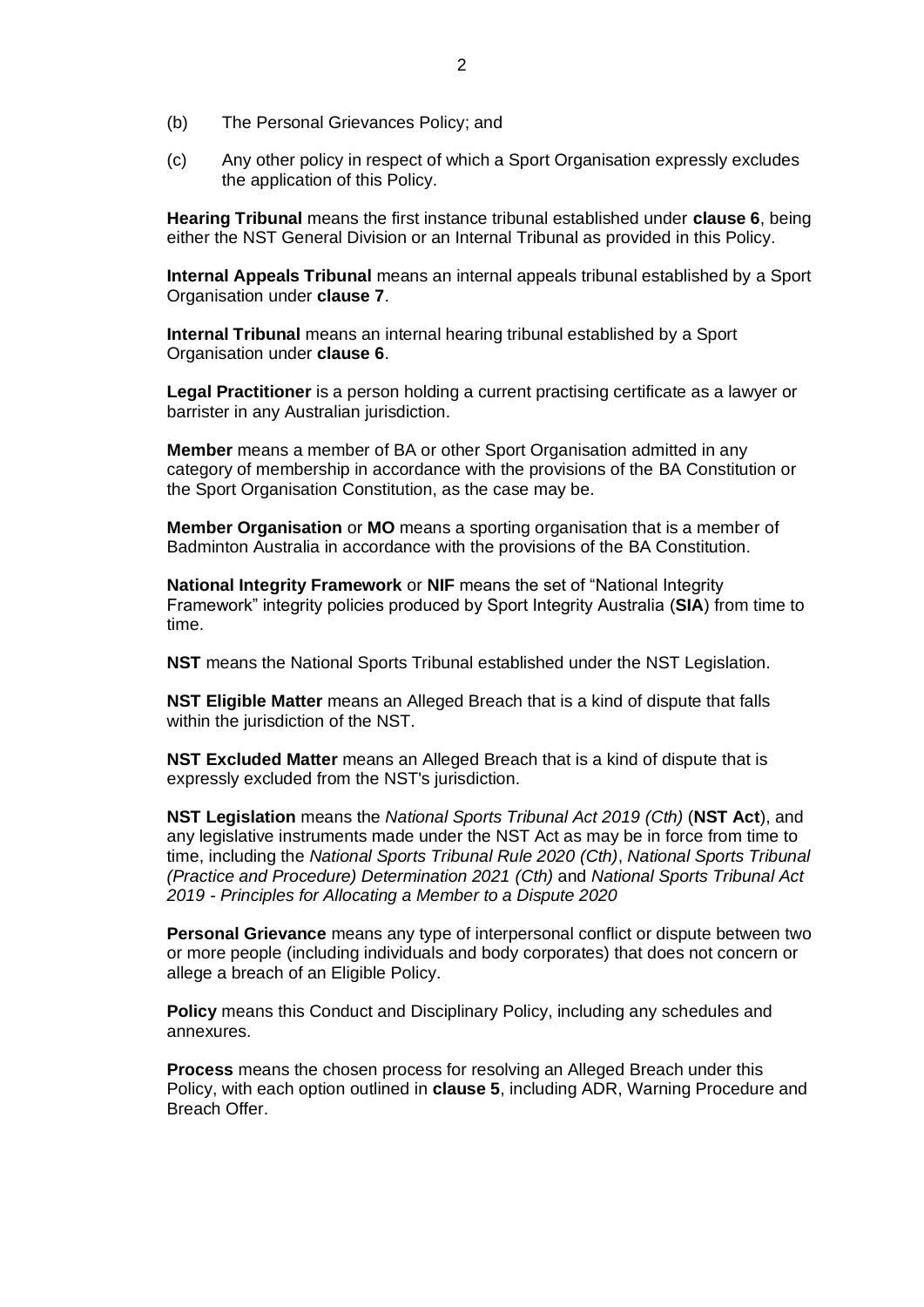**Protected Disclosure** means, where a Sport Organisation is a "regulated entity" under the whistleblower laws in the *Corporations Act 2001 (Cth)*, a disclosure of information to the Sport Organisation that qualifies for protection under those laws.

**Provisional Action** means action taken in accordance with **clause [4.6](#page-11-1)**.

**Respondent** means the person(s) who is alleged to have breached an Eligible Policy and is the subject of an Alleged Breach, and who must be within a category of person listed in **clause [2.5](#page-5-0)**.

**Sanction** means a sanction imposed on a Respondent for breaching an Eligible Policy in accordance with **clause [5.6](#page-17-0)**.

**Sport** means the sport of Badminton, and a reference to Sport means collectively BA, MOs and Affiliates.

**Sport Organisation** means BA or a particular MO or Affiliate that has adopted this Policy.

**Vulnerable Person** means a person who is:

- (a) under the age of 18; or
- (b) aged 18 or over but is or may be unable to take care of themselves, or is unable to protect themselves against harm or exploitation by reason of age, illness, trauma or disability or any other reason.

**Warning Procedure** means the procedure set out in **clause [5.3](#page-13-0)**.

**Whistleblower Policy** means a policy which complies with the requirements of section 1317AI(1) of the *Corporations Act 2001 (Cth)*.

# <span id="page-4-0"></span>**2. PRELIMINARY MATTERS**

#### <span id="page-4-1"></span>**2.1 What is an Alleged Breach?**

An Alleged Breach is an allegation or information that a person has breached an Eligible Policy and includes both a Complaint and a Disciplinary Action.

# <span id="page-4-2"></span>**2.2 What is a Complaint?**

A Complaint means a complaint lodged with a Sport Organisation in accordance with **clause [3.1](#page-7-1)**.

# **2.3 What is Disciplinary Action?**

- (a) Disciplinary Action means action brought against or proposed to be brought against a Respondent by the Sport Organisation, alleging a breach of one or more of its Eligible Policies.
- (b) Disciplinary Action may arise from the Sport Organisation becoming aware of allegations against, or information concerning, a Respondent by any manner, including via a Complaint.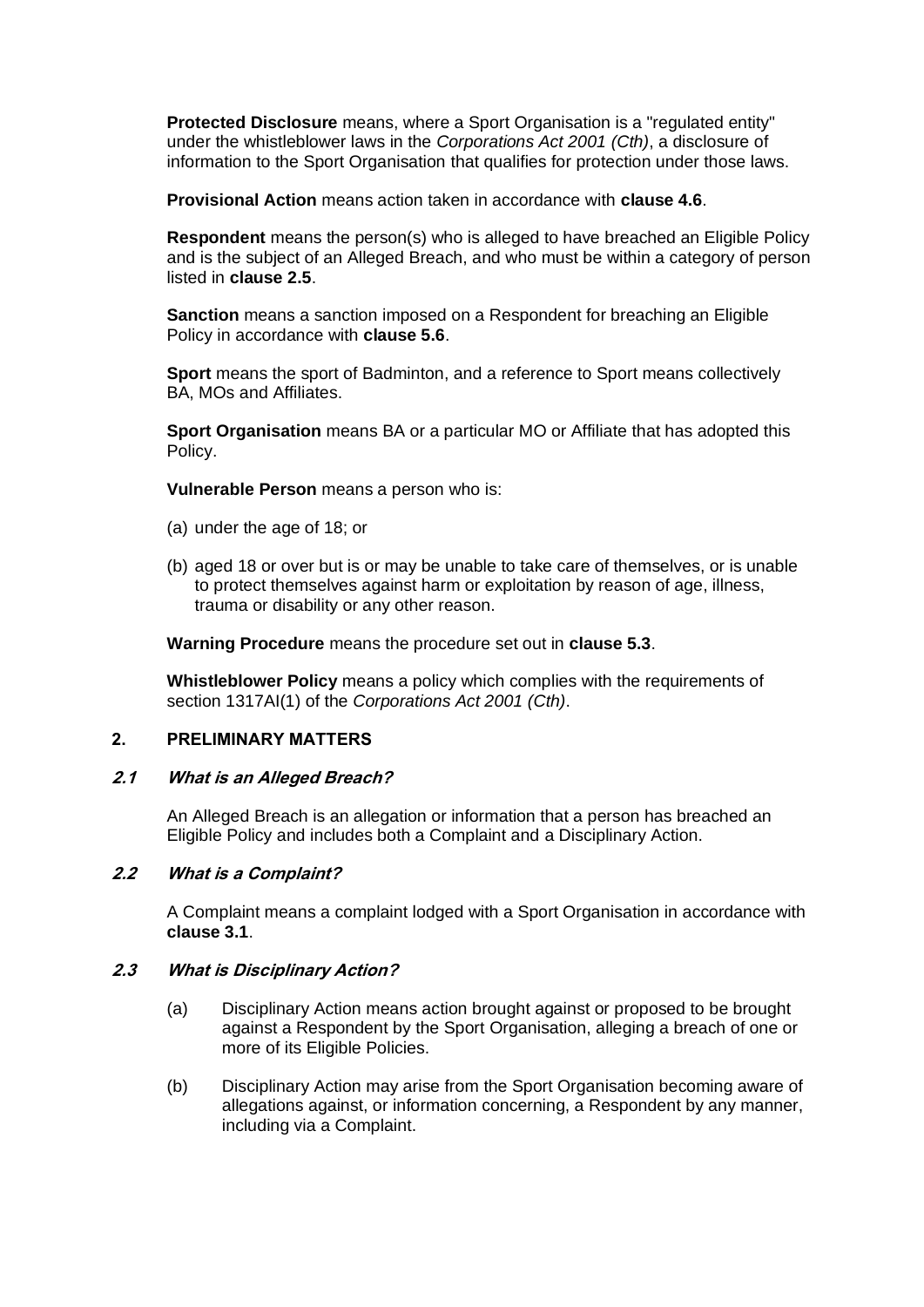#### <span id="page-5-2"></span>**2.4 What is not an Alleged Breach?**

An Alleged Breach does not include an allegation or information:

- (a) Covered by any of the policies that form part of the NIF;
- (b) That constitutes a Protected Disclosure;
- (c) That is solely a Personal Grievance;
- (d) That is mischievous, vexatious or knowingly untrue;
- (e) Where the proposed respondent is excluded by **clause [2.6](#page-5-1)**; or
- (f) That does not refer to a breach of an Eligible Policy.

#### <span id="page-5-0"></span>**2.5 Who can be a Complainant?**

A Complainant can be any person or organisation, including BA or a Sport Organisation, who has information that an Alleged Breach of an Eligible Policy has occurred.

#### <span id="page-5-1"></span>**2.6 Who can be a Respondent?**

- (a) A Respondent must be:
	- (i) A Member;
	- (ii) BA or other Sport Organisation; or
	- (iii) A person or organisation otherwise bound by the Eligible Policy they are alleged to have breached.
- (b) A Respondent cannot be a person that:
	- (i) is neither a Member nor bound by the Eligible Policy they are alleged to have breached; or
	- (ii) the relevant Sport Organisation has no legal jurisdiction over.
- (c) A person or organisation who was bound by the Eligible Policy that they are alleged to have breached at the time that they allegedly committed the breach, who would otherwise cease to have been bound by that Eligible Policy, may still be a Respondent if they were bound by this Policy at the time the Complaint was made or when they became aware that a complaint may be made against them.
- (d) Once a Complaint has been made under this Policy, the Respondent will continue to be bound by this Policy and the relevant Eligible Policies in respect of the Complaint until the Process with respect to that Complaint has been finalised in accordance with this Policy.
- (e) A Respondent cannot be a person or organisation over which BA or a Sport Organisation does not have jurisdiction.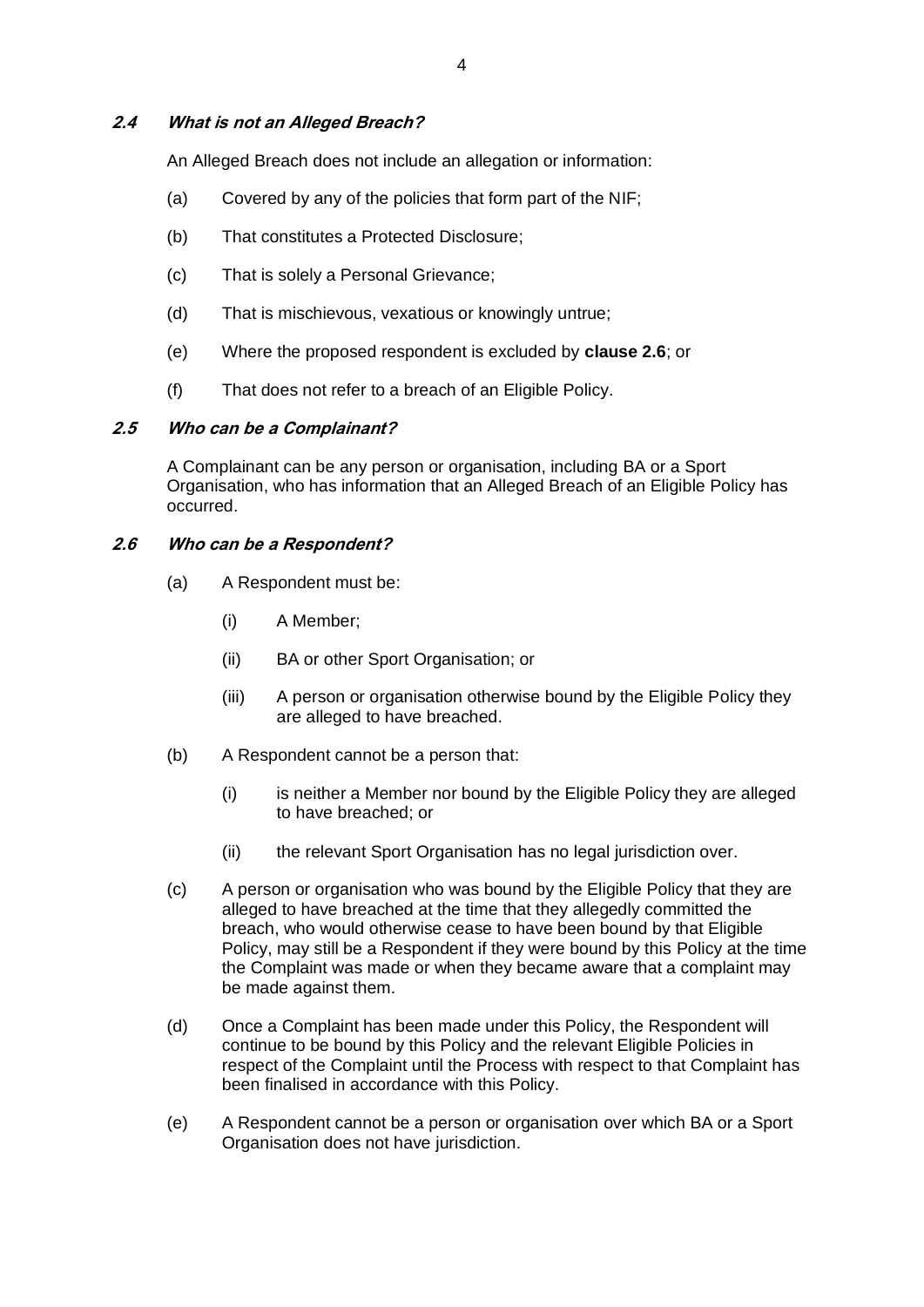# <span id="page-6-0"></span>**2.7 Standard of Proof**

- (a) The standard of proof that applies to all decisions made under this Policy (including by a Hearing Tribunal) is "balance of probabilities".
- (b) For a Hearing Tribunal to find something has been proven on the balance of probabilities, it must be satisfied that on the evidence put before it the alleged fact or matter is more probable than not. In reaching this conclusion, the Hearing Tribunal must take into account all relevant, available factors including the impact of the potential sanctions that may be imposed if the allegations are proven.

# **2.8 Confidentiality**

- (a) All Alleged Breaches (and all information disclosed in relation to them), will be kept confidential by the Sport Organisation, and will not be disclosed to any third parties, except as provided in **clause 2.8(b)**.
- (b) A Sport Organisation may make a disclosure to:
	- (i) the parties to an Alleged Breach (Respondent and the Complainant) to ensure a fair process;
	- (ii) any person to facilitate the proper handling of the Alleged Breach, including any Provisional Action, under this Policy;
	- (iii) external agencies so they can deal with the alleged conduct (e.g., SIA, law enforcement or regulatory authorities, a child protection agency, State/Territory fair trading authority, the Australian Securities & Investments Commission (**ASIC**));
	- (iv) Members or other Sport Organisations to inform them of relevant Sanctions or Provisional Action imposed;
	- (v) any third party for the primary purpose of:
		- (A) Preventing or lessening a risk to the safety, health or wellbeing of a person; or
		- (B) Protecting children participating in a sport; or
		- (C) Protecting the safety of participants in a sport; or
	- (vi) As required by law, any court or the NST.

#### **2.9 Failure to cooperate**

- (a) Persons bound by this Policy must cooperate fully and in good faith with the Process chosen to resolve an Alleged Breach.
- (b) The Decision Maker, an investigator or a Hearing Tribunal or Appeals Tribunal may draw an inference adverse to any party in a process based on that party's failure or refusal, after a request has been made in a reasonable time in advance, to answer any relevant question and/or participate in the relevant chosen Process. A party must be made aware of such an inference being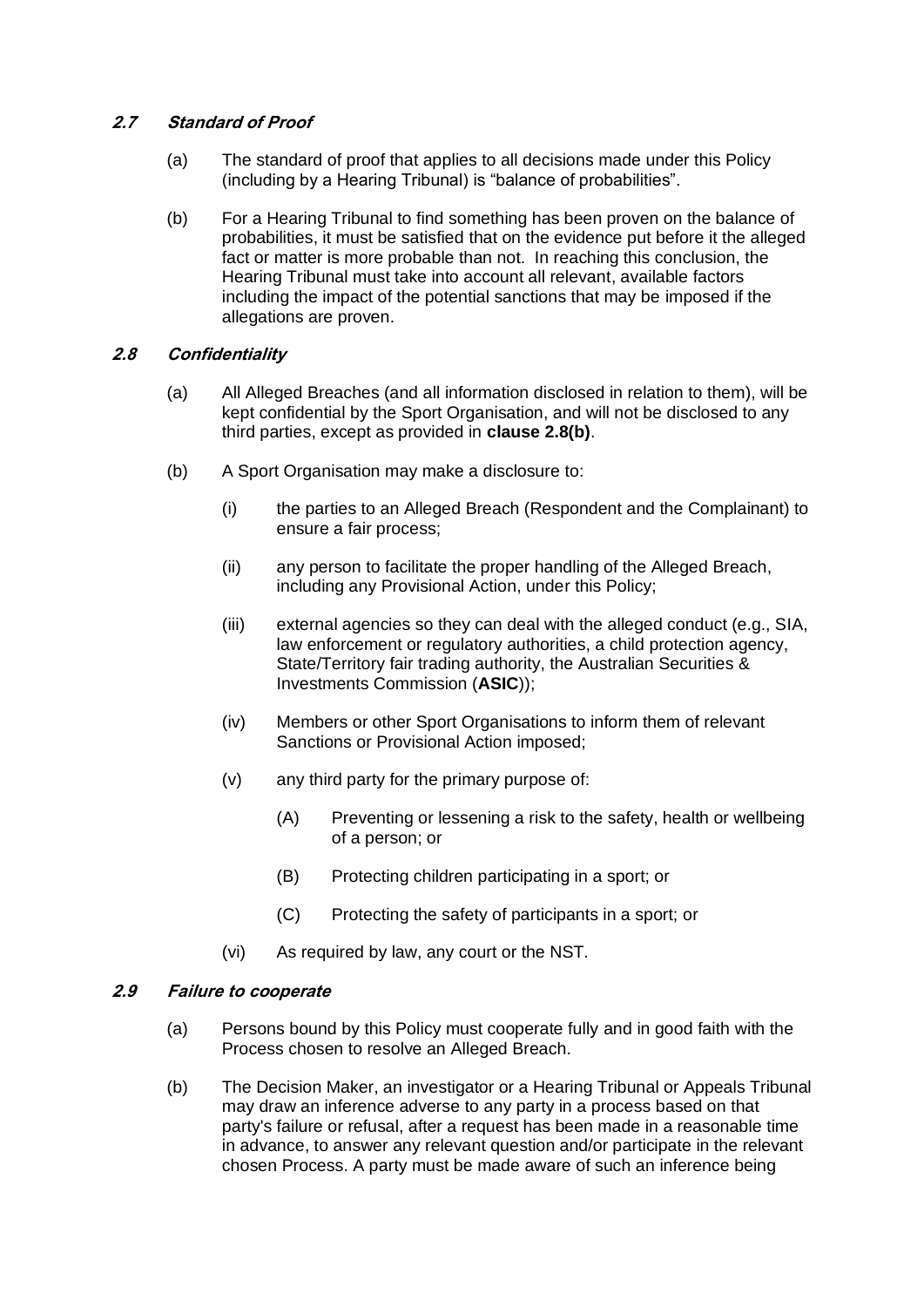drawn in relation to any particular allegation forming part of an Alleged Breach.

# **2.10 Vulnerable Persons**

- (a) Where a Complainant or Respondent is a Vulnerable Person, the parent or guardian of the Vulnerable Person may act on behalf of the Vulnerable Person and accompany them throughout any Process, including at any interview, ADR process, or Hearing Tribunal or Appeals Tribunal.
- (b) BA and Sport Organisations will have regard to the guide entitled "Complaint Handling Guide: Upholding the rights of children and young people" issued by the National Office for Child Safety in managing Complaints made on behalf of or involving Vulnerable Persons, currently available at [Complaint Handling](https://childsafety.pmc.gov.au/sites/default/files/2020-09/nocs-complaint-handling-guide.pdf)  [Guide: Upholding the rights of children and young people](https://childsafety.pmc.gov.au/sites/default/files/2020-09/nocs-complaint-handling-guide.pdf) (pmc.gov.au), or such other guide that may replace it.
- (c) This clause is at all times subject to **clauses [6.1](#page-18-1)[6.1\(b\)](#page-18-2)** and **[6.2\(](#page-18-3)b)** of this Policy and **clause 14(d)** of **Schedule 4**.

# <span id="page-7-0"></span>**3. HOW TO MAKE A COMPLAINT**

# <span id="page-7-1"></span>**3.1 Submitting a Complaint**

- (a) A person or organisation (including a Sport Organisation) may submit a Complaint by completing the Complaint Form located at **Schedule 1** and submitting it to the Sport Organisation at the email address located on the front cover of this Policy, as soon as reasonably possible following the Alleged Breach.
- (b) A Complaint Form may only be submitted on behalf of BA or other Sport Organisation by the CEO or other principal executive (noting that that person may be a volunteer) of the organisation.
- (c) A Complaint Form may be submitted by a parent or guardian on behalf of a Vulnerable Person.
- (d) A Complaint Form must be completed in full at the time of submission. Where it is not, the Sport Organisation is not obliged to process the Complaint. The Sport Organisation must return an incomplete Complaint Form to the Complainant.
- (e) The Complaints Manager must send the Complainant an acknowledgement of receipt, once a fully completed Complaint Form is submitted.

#### **3.2 Withdrawing a Complaint**

- (a) A Complainant may withdraw their Complaint at any time before a finding under **clause [5.1](#page-11-2)**.
- (b) Withdrawing a Complaint must be done by writing to the relevant Complaints Manager from the same contact address used in the Complaints Form, or another contact address that has been previously notified to the Complaints Manager.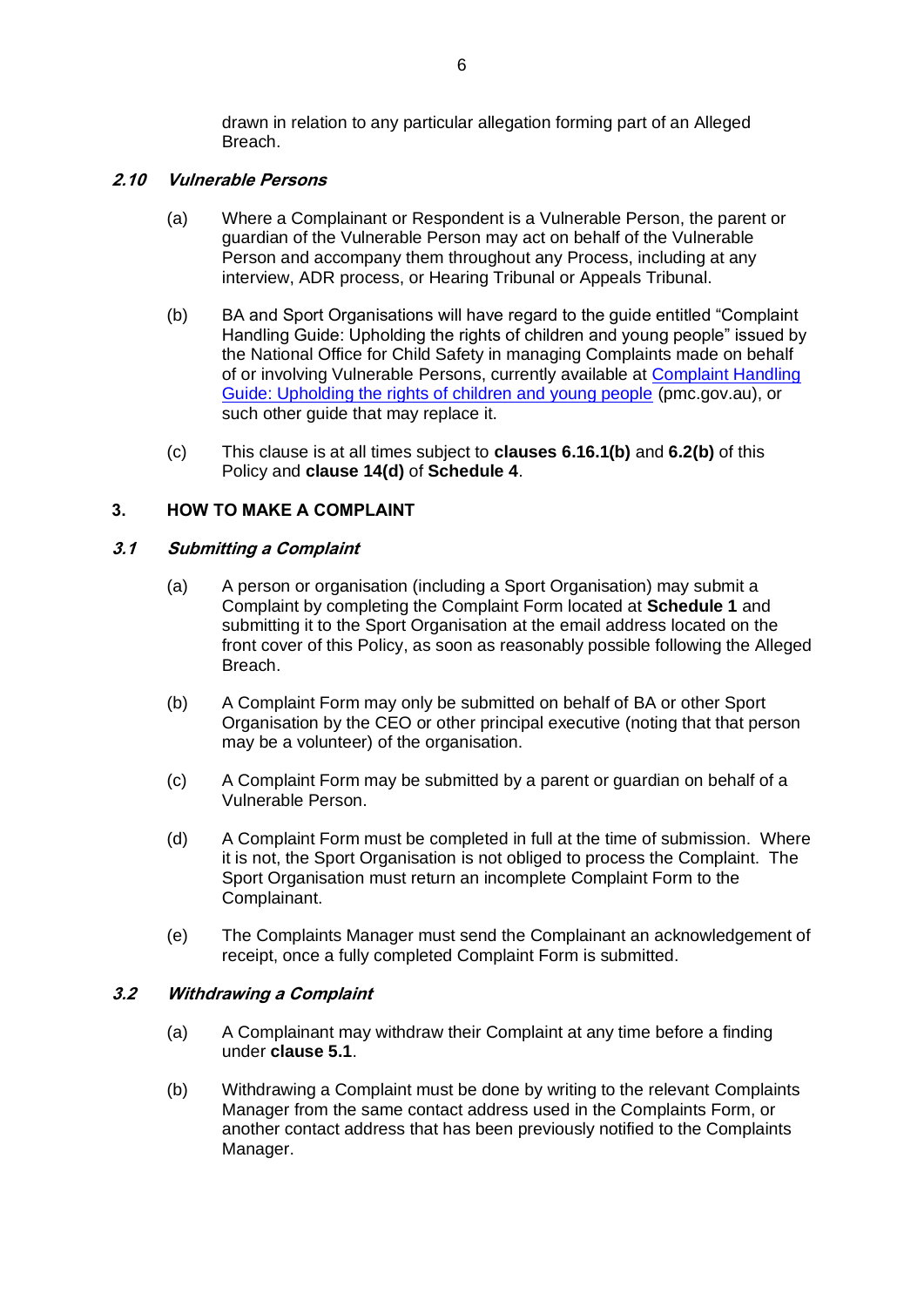#### <span id="page-8-0"></span>**3.3 Commencing Disciplinary Action**

- (a) Where the Sport Organisation is advised or becomes aware of an allegation or considers that a Respondent has breached an Eligible Policy, it may commence Disciplinary Action.
- <span id="page-8-2"></span>(b) Information or allegations leading to the Sport Organisation commencing Disciplinary Action under **clause [3.3\(](#page-8-0)a)** may arise in any manner other than through lodgement of a Complaint Form.
- (c) The Sport Organisation is not obliged to undertake Disciplinary Action in response to any information or allegations under this clause.

#### <span id="page-8-3"></span><span id="page-8-1"></span>**3.4 Who is the Proper Recipient?**

- (a) A Complaint must be submitted at, and Disciplinary Action commenced at, the level of the Sport at which the allegations the subject of the Alleged Breach occurred.
- (b) For the purposes of **clause [3.4\(](#page-8-1)a)**, allegations the subject of an Alleged Breach occur at the:
	- (i) National level where they relate to behaviour, an incident or circumstances that occurred at or involve individuals operating at the national level;
	- (ii) State level where they relate to behaviour, an incident or circumstances that occurred at or involve individuals operating at the State level; or
	- (iii) Affiliate level where they relate to behaviour, an incident or circumstances that occurred at or involve individuals operating at the Affiliate level.
- (c) The Complaints Manager may, upon receipt of a Complaint or information that may lead to Disciplinary Action, seek to refer it to a more appropriate level of the Sport in accordance with **clause [4.4\(](#page-10-0)d)**.
- (d) Alleged Breaches shall be dealt with by the level of the Sport at which they occurred unless referred by an Affiliate to a MO, or MO to BA, and accepted by the MO or BA in their absolute discretion.
- (e) Where a request is made to refer an Alleged Breach under **clause [4.4\(](#page-10-0)d)**, the MO or BA must consider:
	- (i) Any conflict of interest that may arise regarding resolution at the Affiliate/State level;
	- (ii) The nature and seriousness of the Alleged Breach;
	- (iii) The length of time the Alleged Breach has been unresolved; and
	- (iv) Whether the Affiliate or MO has made reasonable efforts to resolve the Alleged Breach.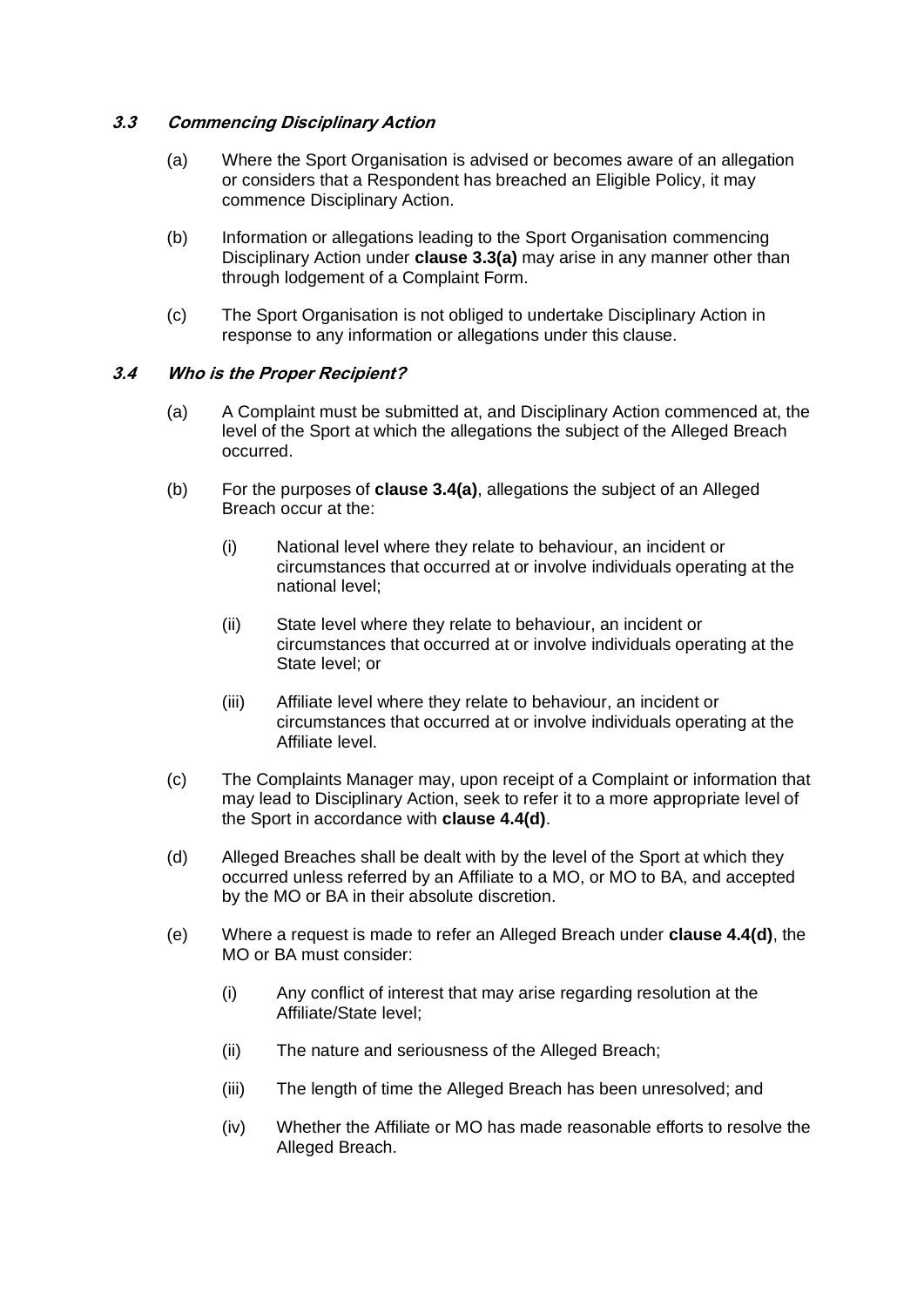- (f) A MO or BA is not obliged to deal with an Alleged Breach that occurred at a lower level of the Sport. In such instances, they may:
	- (i) Refer a Complainant to the correct level; or
	- (ii) Forward the information concerning potential Disciplinary Action to the relevant MO or Affiliate.

#### <span id="page-9-0"></span>**4. HOW TO HANDLE ALLEGED BREACHES?**

#### <span id="page-9-1"></span>**4.1 Initial Threshold Questions**

- (a) Upon receipt of a properly completed Complaint Form or information that may lead to Disciplinary Action, the Complaints Manager must initially determine whether it:
	- (i) Is covered by a policy that forms part of the NIF, in which case it should be reported to the BA National Integrity Manager;
	- (ii) Is a Protected Disclosure, in which case it must be dealt with under the relevant Sport Organisation Whistleblower Policy and the Complainant or discloser notified under **clause 4[.5](#page-11-0)**;
	- (iii) Is solely a Personal Grievance:
	- (iv) Is mischievous, vexatious or knowingly untrue;
	- (v) Involves a proposed respondent who is excluded by **clause [2.6](#page-5-1)**; or
	- (vi) Does not refer to a breach of an Eligible Policy

#### (the **Initial Threshold Questions**).

(b) In the case of **clause [4.1\(](#page-9-1)a)(i)**, the process under this Policy is suspended unless and until the matter is referred back to the Sport Organisation for resolution under this Policy. In the case of **clause [4.1\(](#page-9-1)a)(ii)** to **(vi)**, the process under this Policy is permanently discontinued. There is no appeal against such permanent discontinuance.

#### <span id="page-9-2"></span>**4.2 Investigation**

- (a) At any time after determining that the Initial Threshold Questions are not satisfied, a Sport Organisation may undertake an assessment and may collect further information to determine if an Alleged Breach has occurred.
- (b) An assessment may be conducted in such manner as determined by the relevant Sport Organisation in its absolute discretion. The Sport Organisation may, on the basis of the assessment, make findings as to whether the Standard of Proof has been met in respect of the Alleged Breach.
- (c) This assessment may or may not involve formal interviews and collection of additional evidence at the discretion of the Complaints Manager.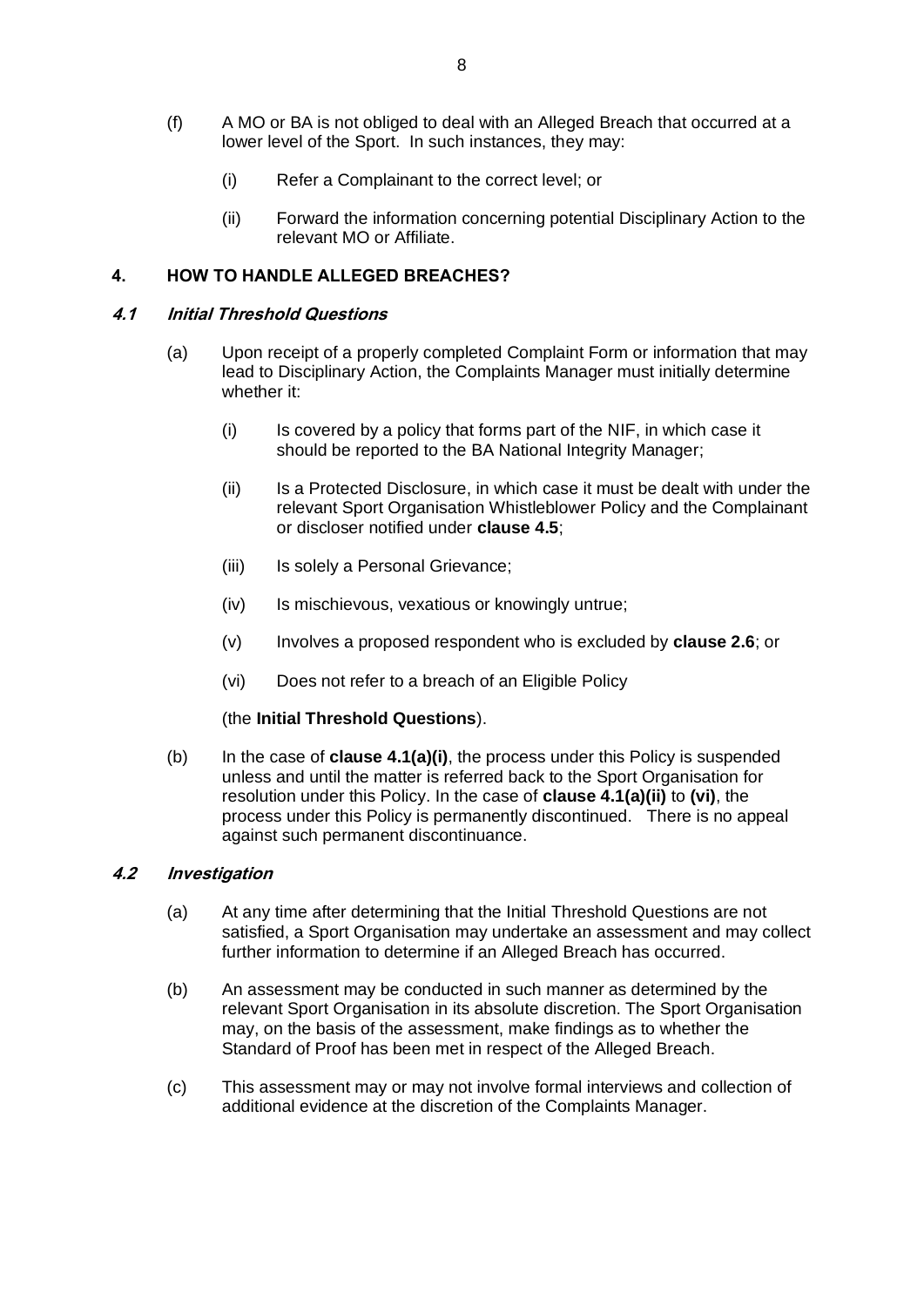# **4.3 Initial Assessment - Disciplinary Action**

At any time after determining that the Initial Threshold Questions are not satisfied, the Complaints Manager must determine whether the Sport Organisation will:

- (a) Proceed with Disciplinary Action under a Process in **clause [5](#page-11-0)**;
- (b) Undertake Provisional Action under **clause [4.6](#page-11-1)**; or
- (c) Refer the matter to a different level of the Sport under **claus[e 3.4\(](#page-8-1)c)**.

Clause [4.4](#page-10-0) does not apply to Disciplinary Action.

# <span id="page-10-0"></span>**4.4 Initial Assessment - Complaint**

- (a) The Complaints Manager must determine whether a Complaint:
	- (i) Was lodged using a properly completed Complaint Form; and
	- (ii) Is a Complaint for the purposes of this Policy,

# (the **Initial Assessments**).

- (b) The Complaints Manager has absolute discretion to determine whether a Complaint is excluded under **clause [2.4](#page-5-2)**, and their decision will be final and binding. In making a determination under this clause, the Complaints Manager may seek any further information, or make such further enquiries, as necessary.
- (c) If either of the Initial Assessments are not satisfied, the Complaints Manager must proceed to clause**[4.5\(a\)\(ii\)](#page-10-1)**.
- (d) If both the Initial Assessments are satisfied, the Complaints Manager must determine whether the Complaint has been submitted to the correct level of the Sport, considering the factors outlined in **clause [3.3](#page-8-0)[3.3\(b\)](#page-8-2)**, and then (if yes) proceed to **clause [5.1](#page-11-2)** or (if not) **clause [3.3](#page-8-0)[3.3\(c\)](#page-8-3)**.

# **4.5 Notification to Parties**

- <span id="page-10-1"></span>(a) If the Complaint:
	- (i) Satisfies any of the Initial Threshold Questions, the Complaints Manager must notify the Complainant of the applicable procedure to be used by the relevant Sport Organisation to deal with the Complaint; or
	- (ii) Does not satisfy the Initial Assessment, the Complaints Manager must notify the Complainant of the defect(s) in the complaint, and whether or not it can proceed under this Policy after modification of the complaint,

as soon as reasonably possible after the Complaints Manager determines the Initial Threshold Questions.

(b) The Complaints Manager will communicate with the Complainant and the Respondent at appropriate times to keep them informed until a Process is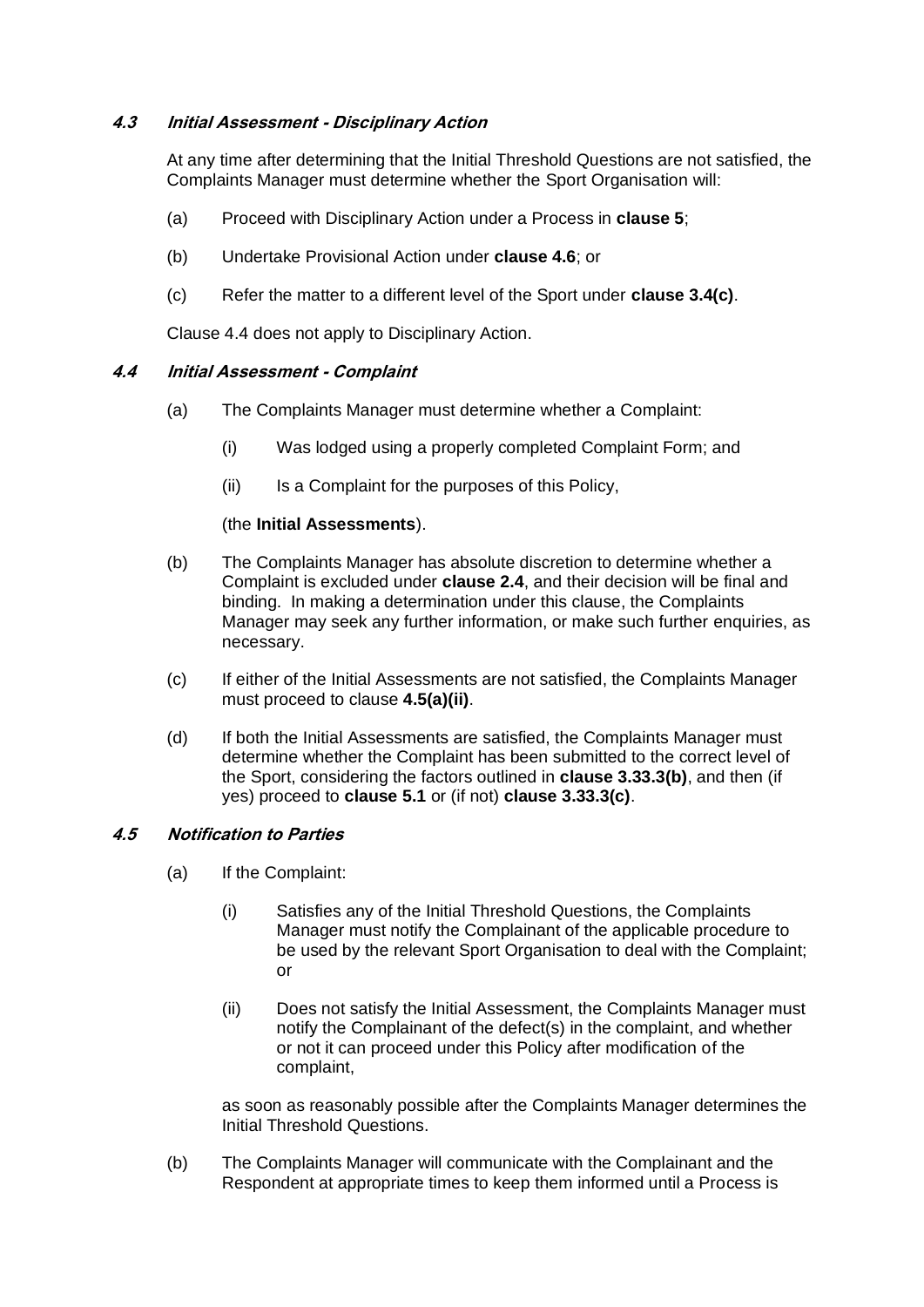chosen under **clause [5.1](#page-11-2)** or no Process is to be taken against the Alleged Breach, and may at any appropriate stage:

- (i) notify the Respondent that a Complaint has been received and is being assessed; and/or
- (ii) notify the Respondent that a potential breach of an Eligible Policy is being assessed.

#### <span id="page-11-1"></span>**4.6 Provisional Action**

- (a) Where an Alleged Breach makes allegations concerning conduct that in the Complaints Manager's opinion:
	- (i) Has resulted in or may result in, or cause, serious criminal charges (that is, a charge under any Commonwealth or State/Territory criminal law that is punishable by imprisonment for a maximum period of five years or more) to be laid against the Respondent; and/or
	- (ii) Suggests there is a further or ongoing risk of harm being suffered by one or more persons involved in the Sport,

the Complaints Manager may refer the Alleged Breach to the Decision Maker to determine, in the Decision Maker's absolute discretion, whether any Provisional Action(s) will be undertaken by a Sport Organisation. The Complaints Manager will ensure that the Sport Organisation implements the Provisional Action as soon as reasonably possible.

- (b) Provisional Action includes, but is not limited to, suspension, restriction of duties or temporary redeployment, suspension or restriction of rights, privileges or benefits, or any other action(s) at the discretion of the Decision Maker, including seeking advice from the BA.
- (c) If Provisional Action is imposed a Respondent may seek to have that decision reviewed only by an expedited hearing convened in accordance with **clause 6**. An expedited hearing convened under this clause shall only consider the decision to impose the Provisional Action and will not consider the merits of the Alleged Breach.

# <span id="page-11-0"></span>**5. RESOLVING ALLEGED BREACHES**

#### <span id="page-11-2"></span>**5.1 Determine chosen Process**

- (a) After conducting its assessment of the Alleged Breach, the relevant Sport Organisation will:
	- (i) Make findings as to whether, to the requisite Standard of Proof, the Alleged Breach is:
		- (A) Substantiated;
		- (B) Unsubstantiated; or
		- (C) Unable to be substantiated;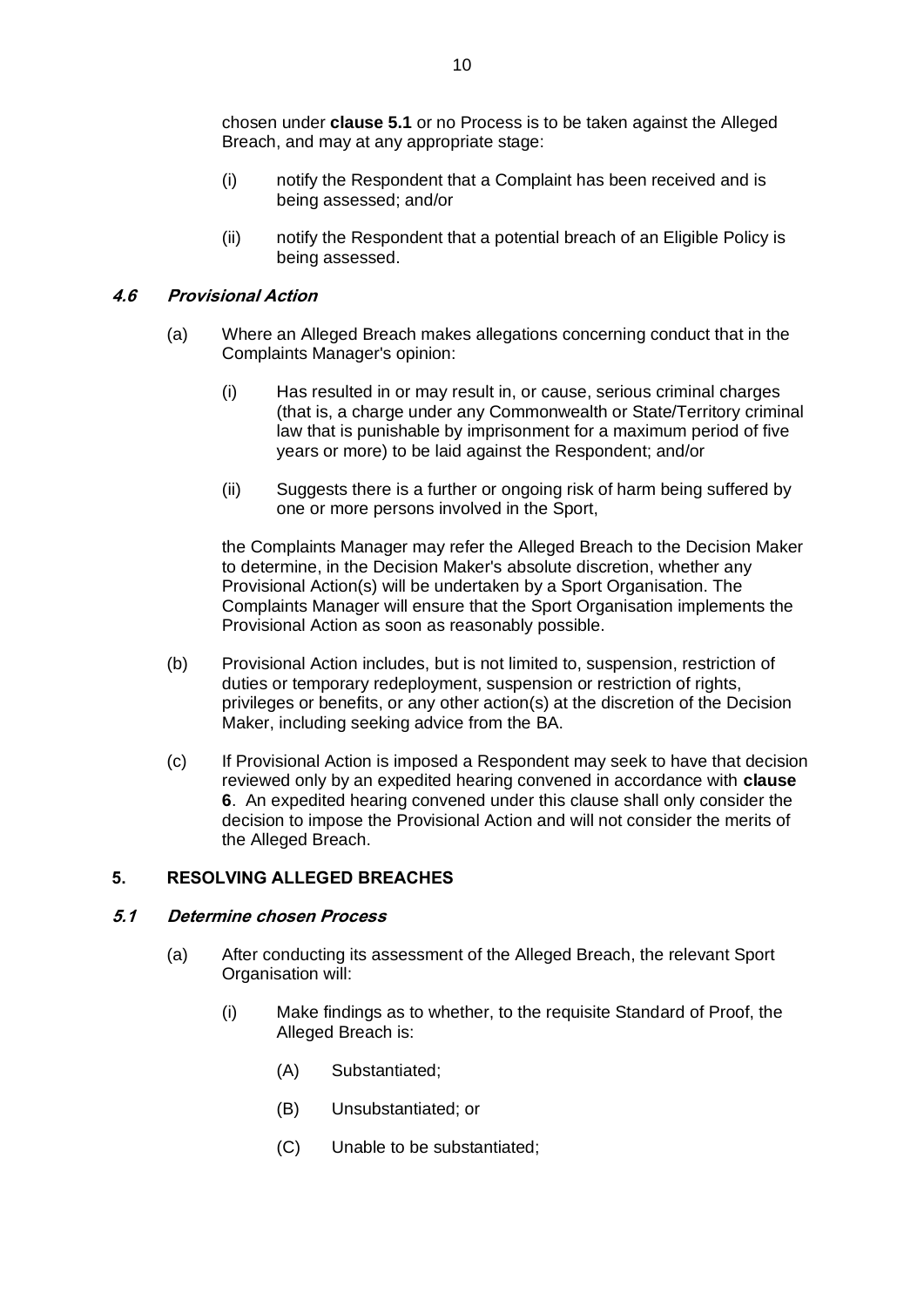- (ii) Determine the Process to be applied to attempt to resolve the Alleged Breach under this **clause [5](#page-11-0)**, which will be:
	- (A) ADR;
	- (B) Warning Procedure; or
	- (C) Breach Offer,

as well as whether External Referral is appropriate.

- (b) The Complaints Manager has sole and absolute discretion to determine the chosen Process under this **clause [5.1,](#page-11-2)** however may consult with other representatives of BA (including the Decision Maker) as required.
- (c) The Complaints Manager may, at their absolute discretion, seek further information from any person, including conducting further investigation under **clause [4.2.](#page-9-2)**
- (d) The Complaints Manager is responsible for communicating with the Complainant, Respondent, BA and/or Sport Organisations (where applicable) and for ensuring that the Process is implemented.
- (e) The Complaints Manager may at any time externally refer the Alleged Breach in accordance with **clause [5.5](#page-16-0)**.

#### <span id="page-12-1"></span><span id="page-12-0"></span>**5.2 Alternative Dispute Resolution**

- (a) If the Complaints Manager considers the Alleged Breach may appropriately be resolved through ADR, they may seek the consent of:
	- (i) both the Complainant and Respondent in writing, for Complaints; or
	- (ii) the Respondent in writing, for Disciplinary Action.
- <span id="page-12-2"></span>(b) If the necessary parties under **clause [5.2](#page-12-0)[\(a\)](#page-12-1)** agree to ADR and:
	- (i) The Alleged Breach is at Affiliate or State level, the relevant Complaints Manager must:
		- (A) Seek the consent of BA to refer the Alleged Breach to mediation, conciliation or case appraisal in the NST and, if given, BA will:
			- (1) Refer the matter if it is an NST Eligible Matter; or
			- (2) Apply to the NST CEO for approval if neither an NST Eligible or NST Excluded Matter, failing which it will be dealt with under **clause [5.2\(](#page-12-0)b)(i)(B)**; or
		- (B) If the consent of BA is not given, or if the NST cannot deal with the matter, refer the Alleged Breach to internal or external mediation or conciliation.
	- (ii) The Alleged Breach is at national level, the BA Complaints Manager must: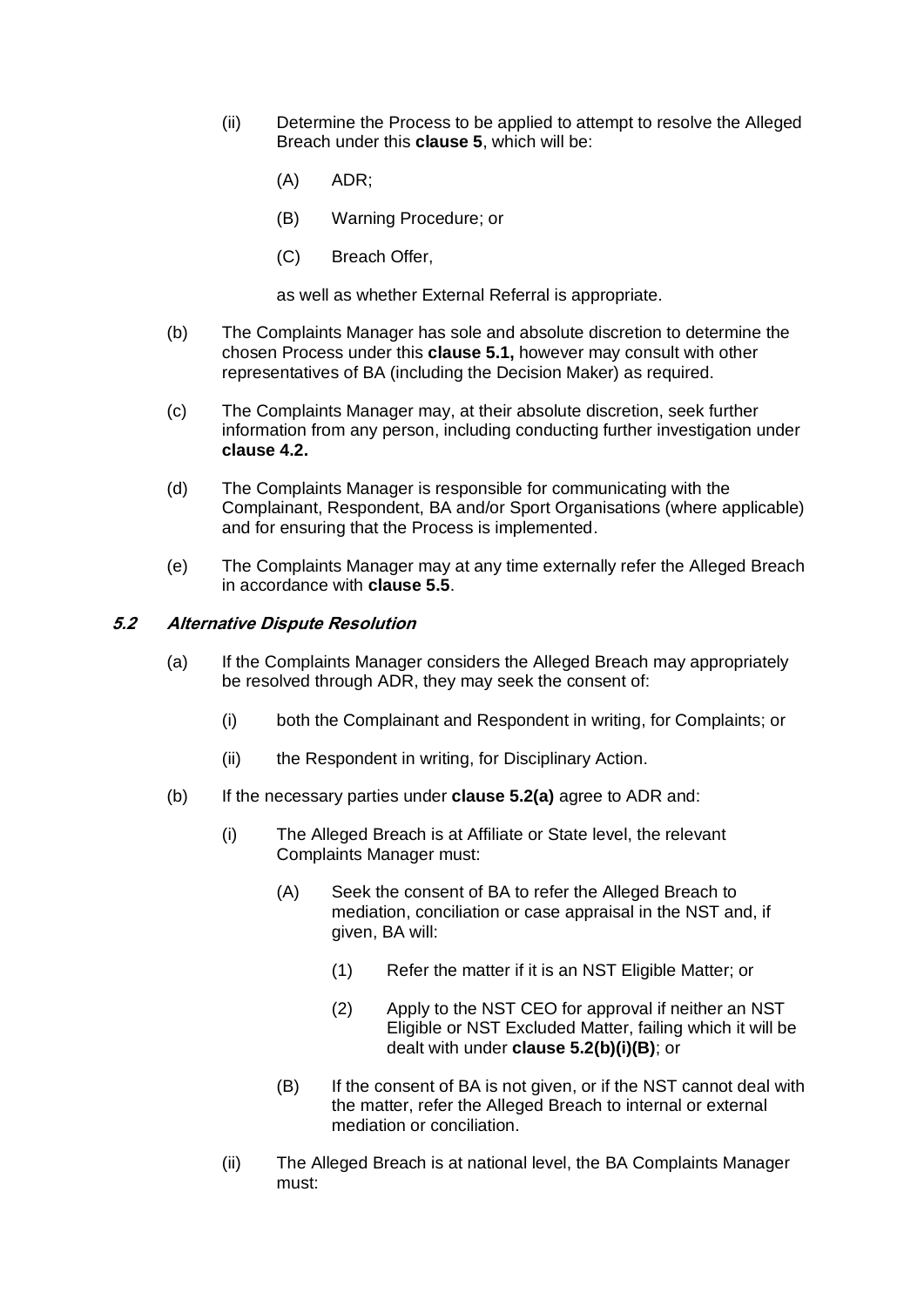- (A) If an NST Eligible Matter, refer the Alleged Breach to mediation, conciliation or case appraisal in the NST; or
- (B) If neither an NST Eligible or NST Excluded Matter, apply to the NST CEO for approval to refer the Alleged Breach to mediation, conciliation or case appraisal in the NST, failing which it will be dealt with under **clause [5.2\(](#page-12-0)b)(ii)(C)**; or
- (C) If the NST cannot deal with the matter, refer the Alleged Breach to internal or external mediation or conciliation.
- (c) BA is responsible for making the application for ADR at the NST. The application fee may be paid by one party, or by the parties together, apportioned as agreed between them. Service Charges may also be payable to the NST, which will be negotiated as between the parties to the dispute and the NST, and determined by the NST CEO. BA is not responsible to pay fees or Service Charges under this clause unless it is a party to the ADR process.
- (d) Where the ADR process is facilitated by a Sport Organisation or external provider, payment for the facilitator's fee will be agreed before the process commences and will be apportioned evenly between the parties (unless otherwise agreed between the parties). The process will be undertaken in accordance with the rules prescribed by the Sport Organisation or external provider.
- (e) If the Alleged Breach is resolved through ADR under this clause, the Complaints Manager must proceed to **clause [8.3](#page-22-1)**.
- $(f)$  If:
	- (i) Either the Complainant or Respondent does not consent to ADR;
	- (ii) The Alleged Breach is not an appropriate matter for ADR; or
	- (iii) ADR does not resolve the Alleged Breach,

the Complaints Manager must choose another Process under this Policy.

(g) Notwithstanding anything in this Policy, the Complaints Manager may, at any time with the consent of each of the Respondent and the Sport Organisation (if Disciplinary Action) or the Respondent, Complainant and Sport Organisation (if a Complaint), refer the Alleged Breach for ADR in accordance with **clause [5.2](#page-12-0)[\(b\)](#page-12-2)**.

# <span id="page-13-0"></span>**5.3 Warning Procedure**

The Warning Procedure may only be chosen where an Alleged Breach concerns conduct that, in the opinion of the Decision Maker:

- (i) Is of a minor nature; and
- (ii) If established, would likely only result in a warning being issued to the Respondent.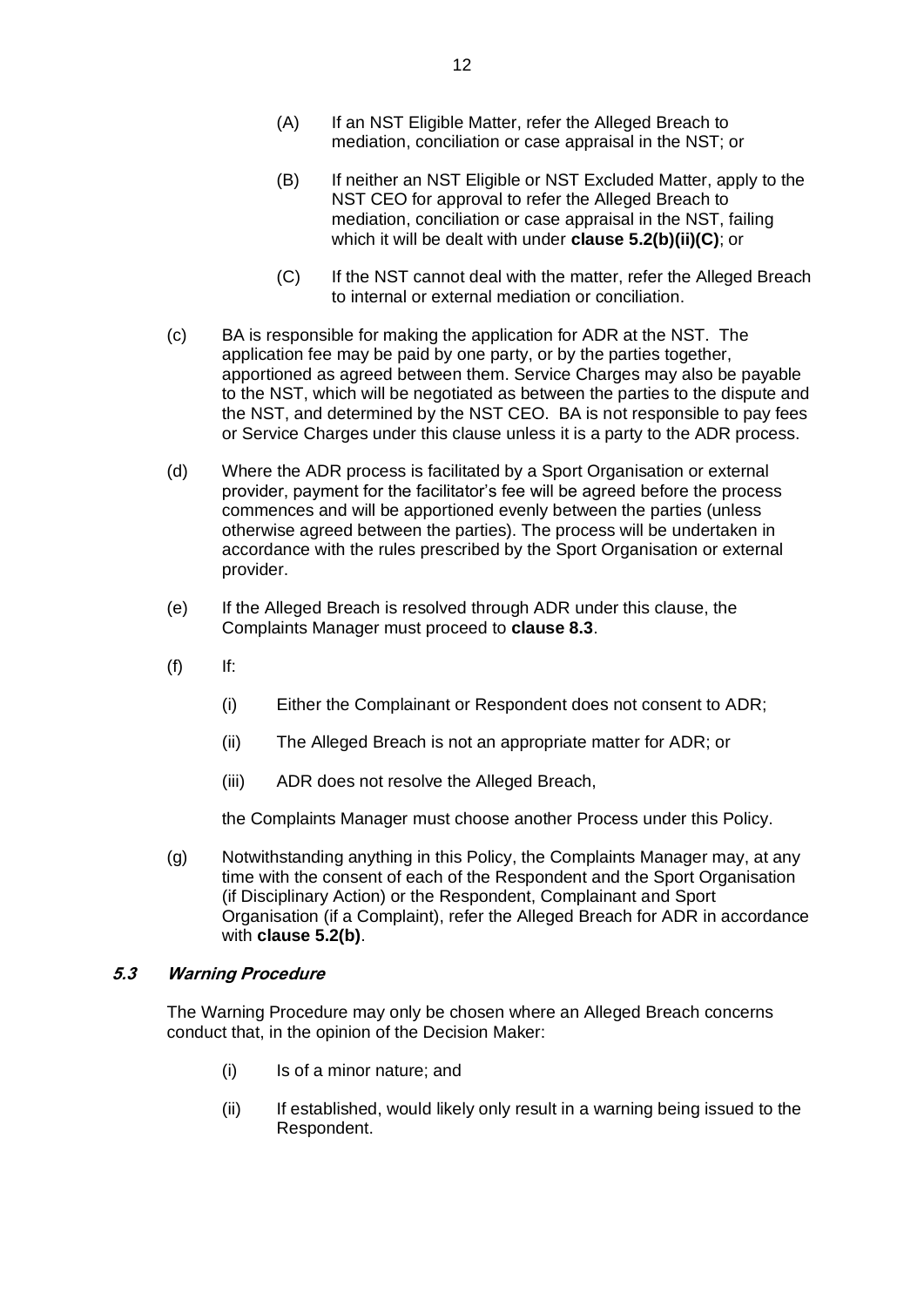- (b) The Decision Maker may, in their absolute discretion, require the Complaints Manager to seek further information from any person, including by conducting further investigation under **clause [4.2](#page-9-2)**.
- (c) The Complaints Manager must notify the Respondent of the conduct, using the template letter set out in item 1 of **Schedule 2**. The letter must contain the following information:
	- (i) Details of the conduct and how it is alleged to have breached an Eligible Policy, including the section(s) of the Eligible Policy allegedly breached;
	- (ii) That, without the Sport Organisation finding any breach to be established, the Sport Organisation is minded to warn the Respondent that the allegations would constitute a breach of the Eligible Policy, if proven;
	- (iii) An invitation to comment in writing as to whether such a warning should be issued or not; and
	- (iv) The timeframe in which to provide comment.
- (d) If the Respondent does not respond to the invitation to comment within the timeframe specified in the notification set out in **clause 5.3(c)**, the Complaints Manager may issue a warning and notify the Respondent of that warning using the template letter set out in item 2 of **Schedule 2**.
- (e) The Decision Maker will take into account any comments provided by the Respondent in response to the notification set out in **clause 5.3(c)**. The Decision Maker will determine whether issuing a warning is appropriate based on the Respondent's comments and, if so, will notify the Respondent of that warning using the template letter set out in item 2 of **Schedule 2**.

# <span id="page-14-1"></span><span id="page-14-0"></span>**5.4 Breach Offer**

- (a) If the Complaints Manager has determined Breach Offer is the most appropriate Process, the Complaints Manager must refer the Alleged Breach to the Decision Maker, who must determine:
	- (i) The applicable Sanction that may in the Decision Maker's opinion be likely to apply if the Alleged Breach (or a complaint of a similar nature) was proven; and
	- (ii) A discounted (reduced) Sanction to be offered to the Respondent, if any.
- (b) The Decision Maker may, at their absolute discretion, require the Complaints Manager to seek further information from any person to assist them to decide the appropriate Sanctions under **clause [5.4](#page-14-0)[\(a\)](#page-14-1)**, including by conducting further investigation under **clause [4.2](#page-9-2)**.
- (c) The Complaints Manager must issue the Respondent with a breach notice, using the template letter set out in **Schedule 3**. The breach notice will: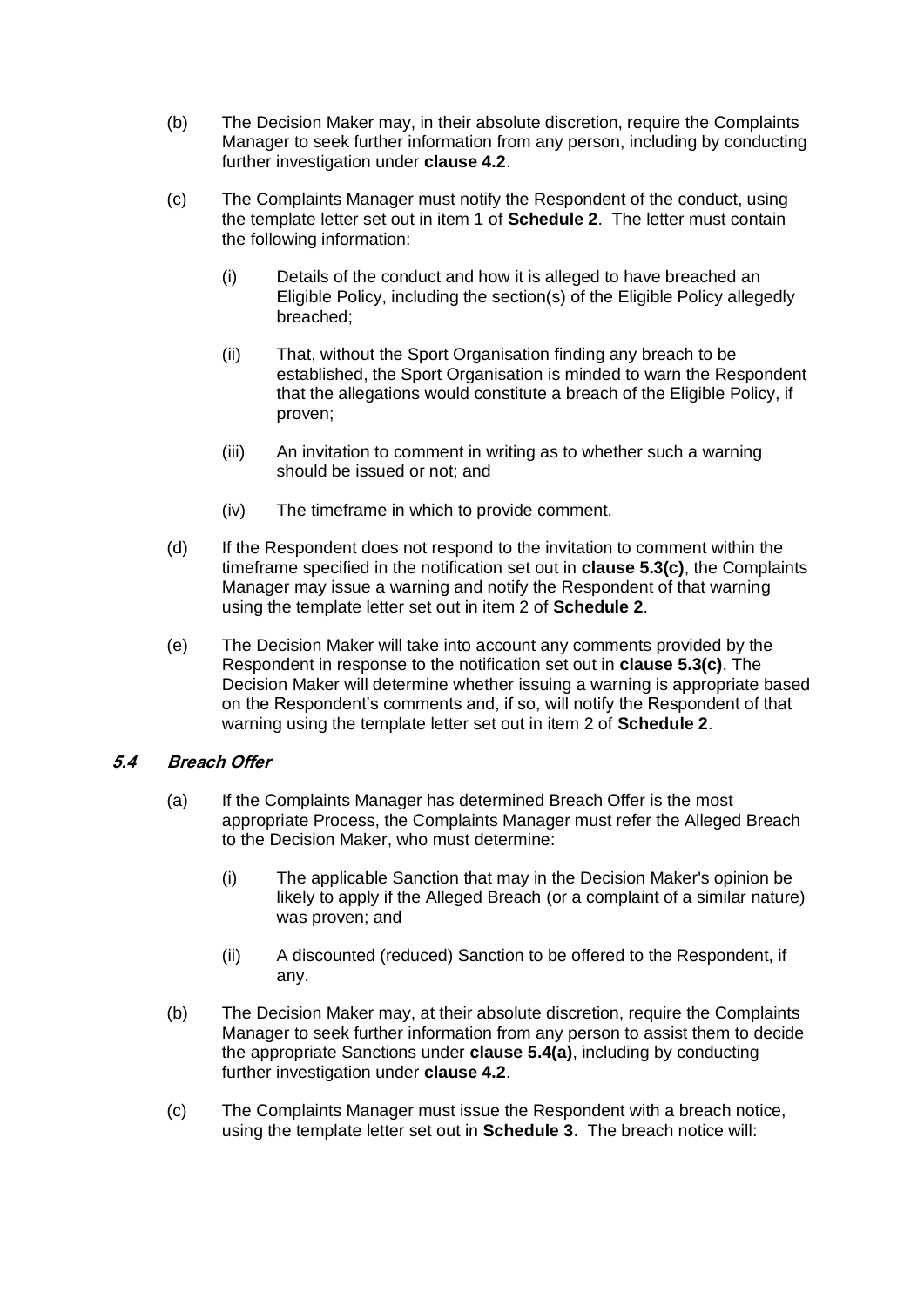- (i) Notify the Respondent of details of the Alleged Breach, including the alleged conduct and relevant section(s) of the Eligible Policy allegedly breached;
- (ii) State the proposed Sanction for the Alleged Breach and, if applicable, any proposed discounted Sanction;
- (iii) State that the Sanction is to be publicly disclosed (if applicable);
- (iv) State that the Respondent has a right to a hearing in relation to the Alleged Breach and/or the proposed Sanction;
- (v) State that the Respondent may admit the Alleged Breach, waive their right to a hearing and accept the proposed Sanction or proposed discounted Sanction (if applicable);
- (vi) State that if the Respondent does not respond within 14 days of receipt of the Breach Notice, they will be deemed to have admitted the Alleged Breach, waived their right to a hearing and accepted the proposed Sanction;
- (vii) State that any response to the Breach Notice must be made to the relevant Sport Organisation, and provide the Respondent with the contact details of the relevant Complaints Manager; and
- (viii) Be provided to the Respondent, Badminton Australia and Sport Organisation (if applicable).
- (d) In response to the breach notice, a Respondent may:
	- (i) Admit the Alleged Breach, waive their right to a hearing and accept the proposed Sanction or proposed discounted Sanction;
	- (ii) Dispute the Alleged Breach and/or proposed Sanction, in which case the Alleged Breach will be referred to a Hearing Tribunal under this Policy; or
	- (iii) Not respond, in which case they will be deemed to have admitted the Alleged Breach, waived their right to a hearing and accepted the proposed Sanction.
- (e) A Respondent has 14 days from receipt of the breach notice to notify the relevant Complaints Manager of their decision.
- (f) Where a Respondent admits the Alleged Breach, waives their right to a hearing and accepts the Sanction, or is deemed to have done so, the Relevant Complaints Manager must take all necessary steps to impose and implement the Sanction (if applicable) and proceed to finalising the matter in accordance with **clause [7](#page-19-0)**.
- (g) If the Respondent disputes the Alleged Breach and/or Sanction:
	- (i) If the Alleged Breach is at Affiliate or State level, the relevant Complaints Manager must: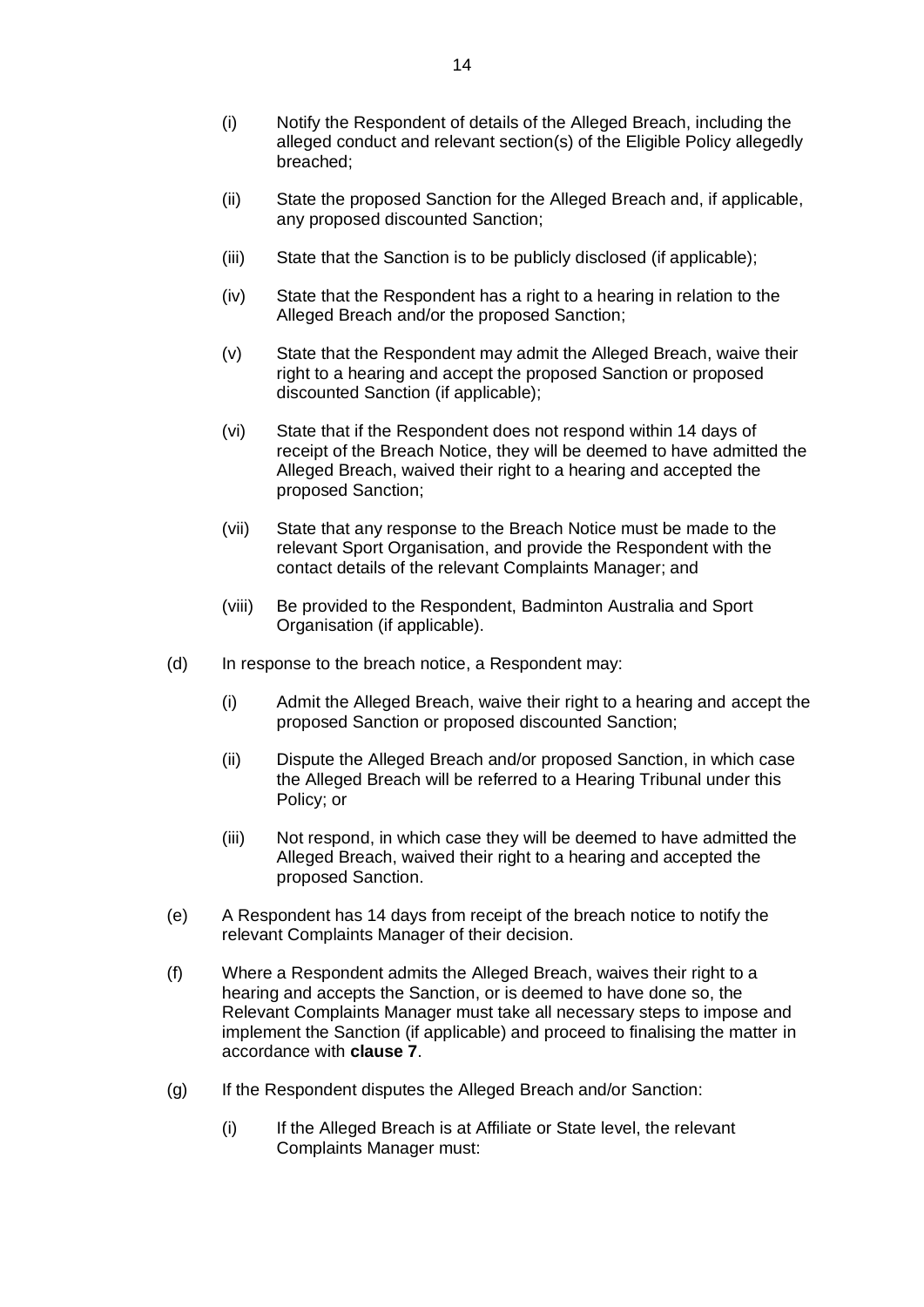- (A) Seek the consent of BA to refer the Alleged Breach to the NST General Division and, if given, BA will:
	- (1) Refer the matter if it is an NST Eligible Matter; or
	- (2) Apply to the NST CEO for approval if neither an NST Eligible or NST Excluded Matter, failing which it must be dealt with under **clause [5.4\(](#page-14-0)g)(i)(B)**; or
- (B) If the consent of BA is not given, or if the NST cannot deal with the matter, refer the Alleged Breach to an Internal Tribunal.
- (ii) If the Alleged Breach is at national level, the BA Complaints Manager must:
	- (A) If an NST Eligible Matter, refer the Alleged Breach to the NST General Division; or
	- (B) If neither an NST Eligible or NST Excluded Matter, apply to the NST CEO for approval to hear the matter in the NST General Division, failing which it must be dealt with under **clause [5.4\(](#page-14-0)g)(ii)(C)**; or
	- (C) If the NST cannot deal with the matter, refer the Alleged Breach to an Internal Tribunal.
- (h) Where an application to the NST for arbitration is made, BA is responsible for making the application. The application fee may be paid by one party, or by the parties together, apportioned as agreed between them. Service Charges may also be payable to the NST, which will be negotiated as between the parties to the dispute and the NST at the Preliminary Conference and determined by the NST CEO. BA is not responsible to pay fees or Service Charges under this clause unless it is a party to the ADR process.

# <span id="page-16-0"></span>**5.5 External Referral**

- (a) The Complaints Manager may, at any time before or while dealing with an Alleged Breach under this Policy, refer the Alleged Breach to an external organisation (such as SIA, a law enforcement or regulatory authority, a child protection agency, State/Territory fair trading authority, or ASIC).
- (b) If an external referral is made, the Complaints Manager may suspend the chosen Process pending external resolution. The Complaints Manager must notify the Complainant (if any) and Respondent in writing of any such decision unless directed not to do so by the external referral organisation.
- (c) If the Process is suspended due to an external referral, the Complaints Manager must refer the Alleged Breach to the Decision Maker to determine whether any Provisional Action should be taken against the Respondent under **clause [4.6](#page-11-1)**.
- (d) If the Alleged Breach is not resolved by the external referral organisation and is referred back to the Complaints Manager, the Complaints Manager may resume the Process.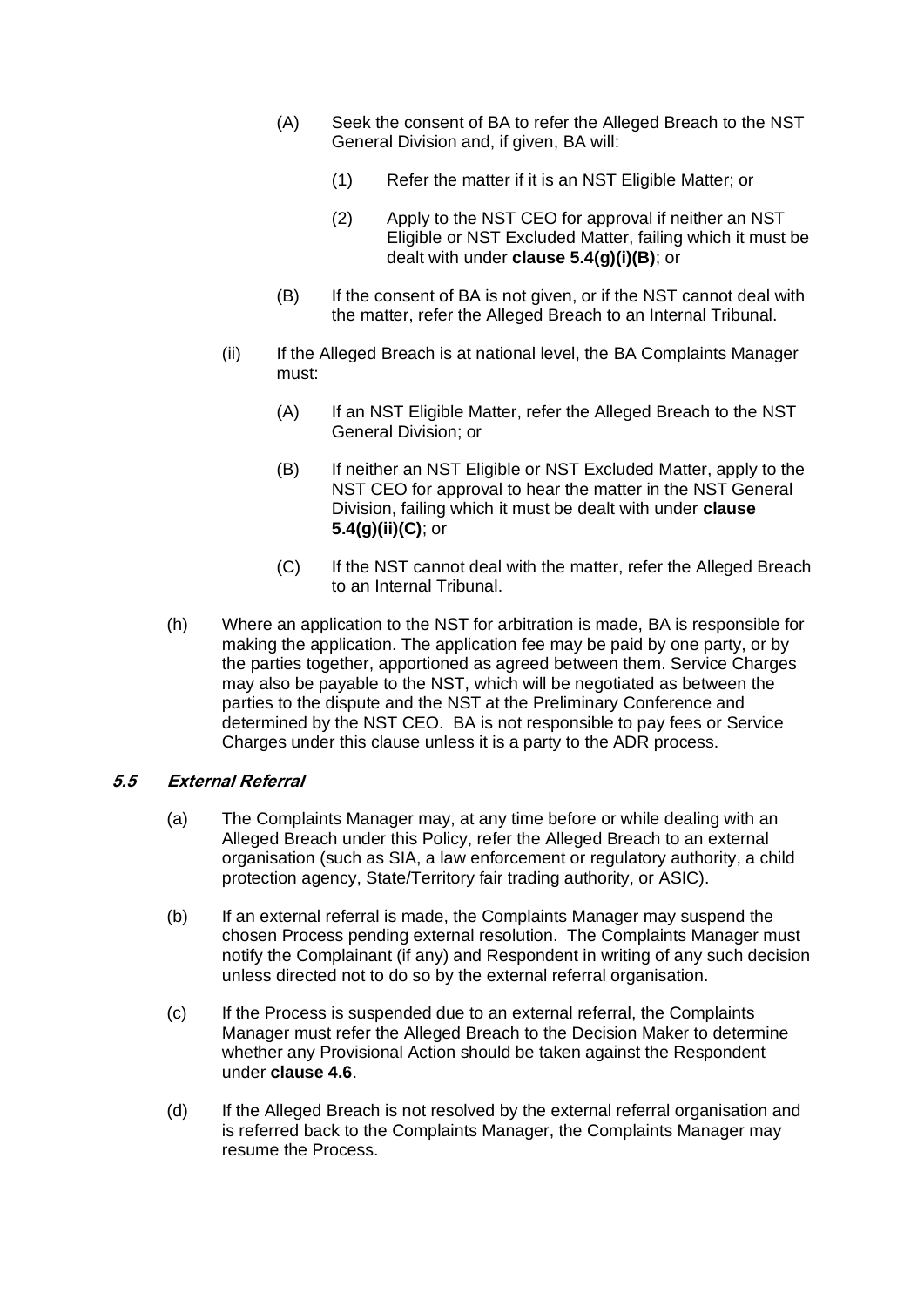#### <span id="page-17-0"></span>**5.6 Sanctions**

- (a) Where a Respondent is found to have committed a breach of an Eligible Policy, the Decision Maker, NST and the Hearing Tribunal (if applicable) have absolute discretion to determine the appropriate Sanction imposed on a Respondent, including as to whether a combination of measures is to be imposed, and the terms and the period of any measures.
- (b) Without limiting the discretion in **clause [5.6\(](#page-17-0)a)**, the Sanctions that may be imposed on a Respondent include, but are not limited to:
	- (i) A reprimand;
	- (ii) Verbal or written apology;
	- (iii) Direction to attend counselling or training to address their behaviour;
	- (iv) Suspended sentence and/or good behaviour period;
	- (v) Removal of accreditation;
	- (vi) Removal of awards (such as life membership);
	- (vii) Exclusion from a particular event or events, competition or activity;
	- (viii) Suspension of membership from BA or other Sport Organisation and any other Members or Affiliates;
	- (ix) Suspension from such activities or events held by or under the auspices of BA or other Sport Organisation;
	- (x) Suspension for a specified period and/or termination of any rights, privileges and benefits provided by BA or other Sport Organisation;
	- (xi) Expulsion from a Sport Organisation; and/or
	- (xii) Any other form of discipline that is considered appropriate.
- (c) Without limiting the discretion afforded in **clause [5.6\(](#page-17-0)a)**, the following factors will be considered when determining the appropriate Sanction:
	- (i) The nature and seriousness of the behaviour or incidents;
	- (ii) The considerations (if any) of the Complainant;
	- (iii) The contrition, or lack thereof, of the Respondent;
	- (iv) Any Provisional Action taken in relation to the Alleged Breach;
	- (v) The effect of the Sanction on the Respondent including any personal, professional or financial consequences;
	- (vi) If there have been relevant prior warnings or disciplinary action against the Respondent; and
	- (vii) If there are any aggravating or mitigating circumstances.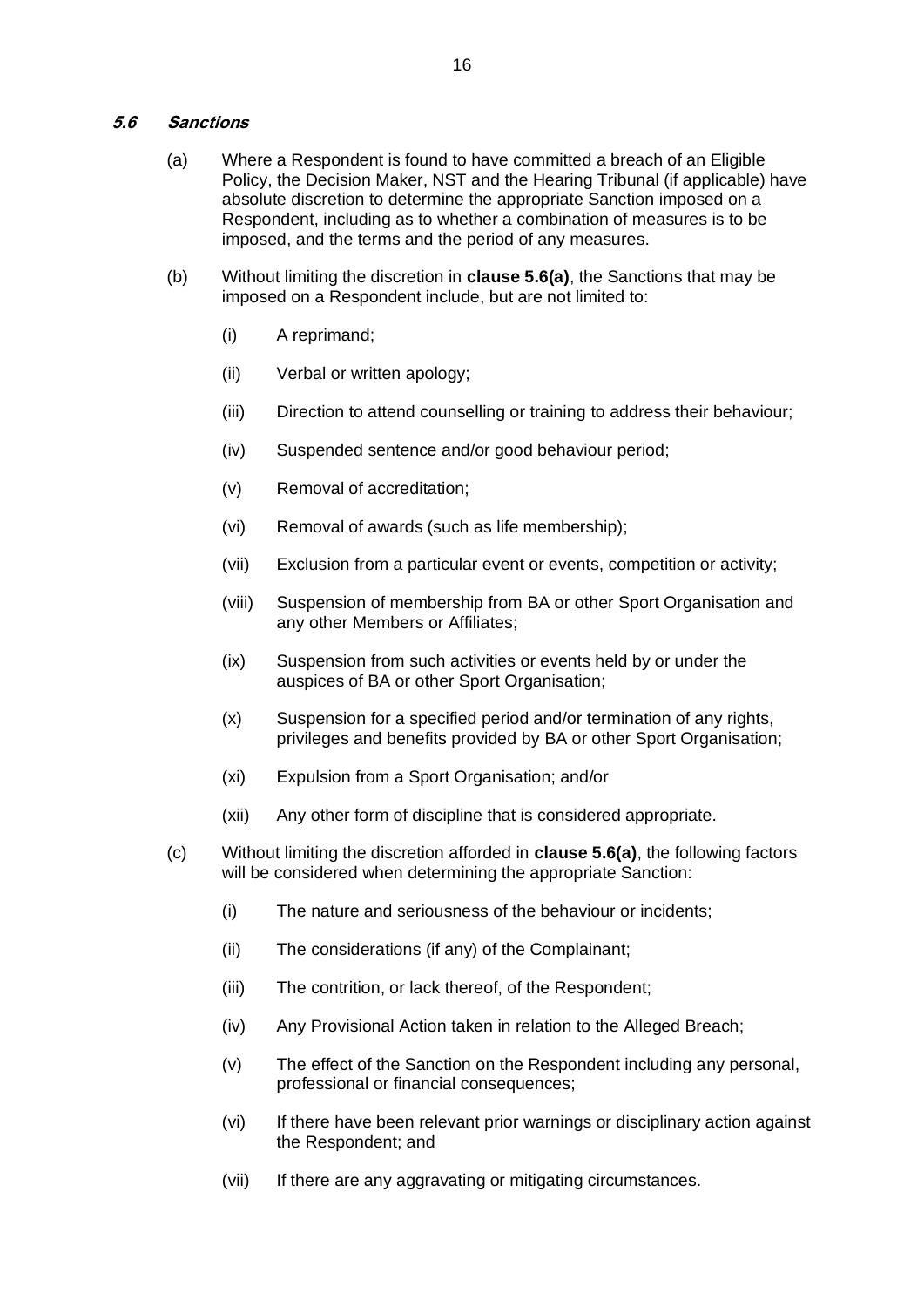- (d) If there is more than one breach of an Eligible Policy, where appropriate, the Sanction may be imposed having regard to all of the breaches considered together, and the seriousness of the overall conduct in question.
- (e) Sanctions imposed under this Policy shall commence from the date of the decision, unless otherwise directed.

# **5.7 Recognition of decisions**

Any Provisional Action or final adjudications on an applicable Sanction under this Policy shall be recognised and respected by all other Sport Organisations automatically upon receipt of notice of the Provisional Action or Sanction without need for any further formality. Each Sport Organisation shall take all steps legally available to it to enforce and give effect to the Sanction.

# <span id="page-18-0"></span>**6. HEARING TRIBUNALS**

# <span id="page-18-1"></span>**6.1 Arbitration in the NST**

- (a) If arbitration is sought in the NST General Division, the NST will:
	- (i) Determine whether the Provisional Action imposed is disproportionate; or
	- (ii) Arbitrate the Alleged Breach, determine whether a Sanction be imposed and, if so, what Sanction in accordance with **clause [5.6](#page-17-0)**.
- <span id="page-18-2"></span>(b) The procedure for an arbitration in the NST will be in accordance with the NST Legislation.

# <span id="page-18-3"></span>**6.2 Internal Tribunal**

- (a) If an Internal Tribunal is required, the relevant Complaints Manager must convene an Internal Tribunal to:
	- (i) Determine whether the Provisional Action imposed is disproportionate; or
	- (ii) Arbitrate the Alleged Breach, determine whether a Sanction be imposed and, if so, what Sanction in accordance with **clause [5.6](#page-17-0)**.
- (b) An Internal Tribunal convened under this clause will comply with the tribunal procedure outlined in **Schedule 4**.

# **6.3 Notification of Hearing Tribunal decision**

The Hearing Tribunal will notify the parties of the decision in accordance with its relevant procedures (including the procedure in **Schedule 4** for the Internal Tribunal) and the relevant Complaints Manager must, subject to any appeal under **clause 7**, comply with **clause 8.3**.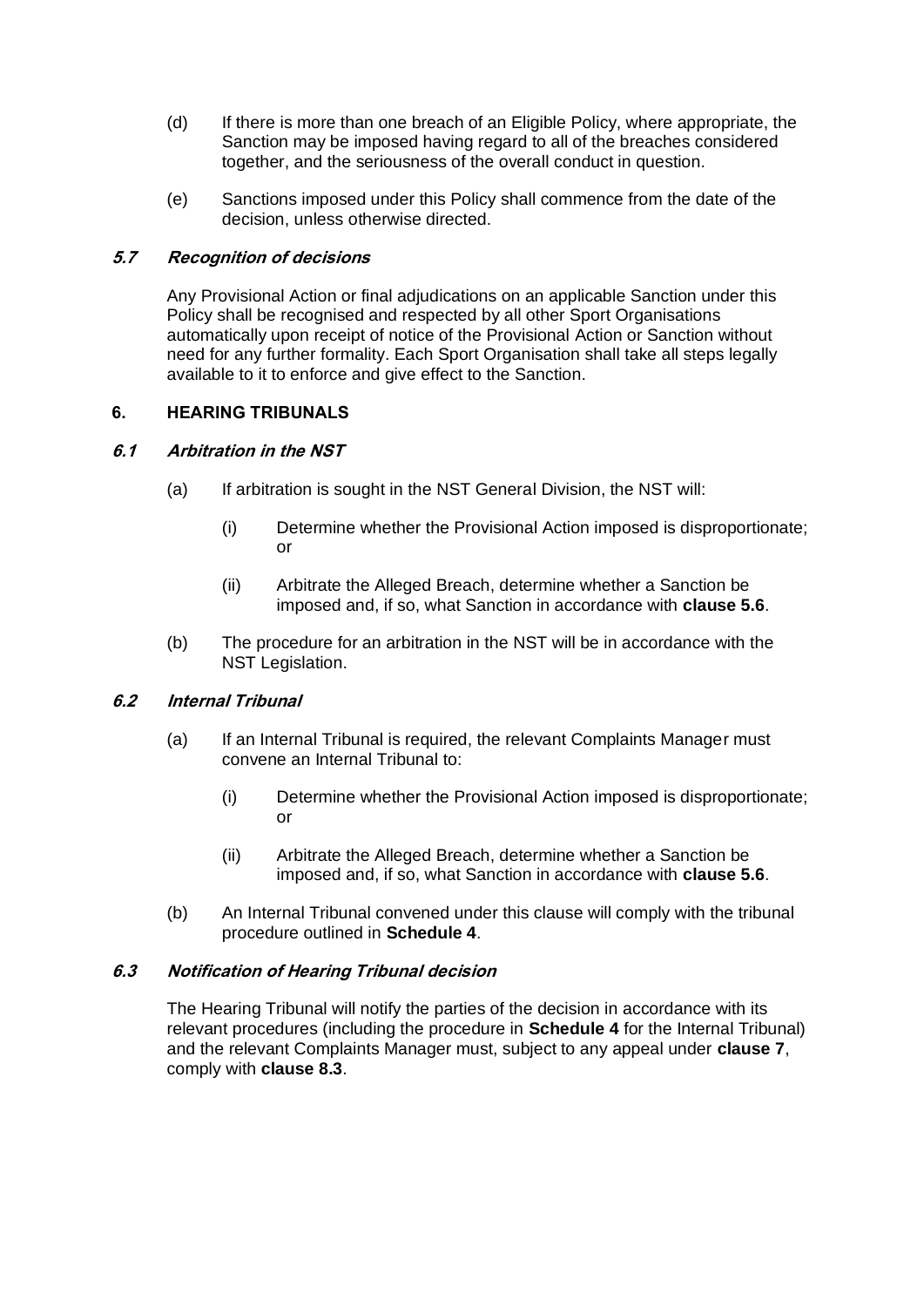# <span id="page-19-0"></span>**7. APPEALS**

# **7.1 Decisions subject to appeal**

- (a) A decision of a Hearing Tribunal under **clauses [6.1\(](#page-18-1)a)(ii)** or**[6.2\(](#page-18-3)a)(ii)** may be appealed as set out in this **clause 7**.
- (b) A decision of a Hearing Tribunal under **clauses [6.1\(](#page-18-1)a)(i)** or**[6.2\(](#page-18-3)a)(i)** is not subject to appeal.

# **7.2 Persons entitled to appeal**

The following persons are entitled to appeal the decision of a Hearing Tribunal under **clauses [6.1\(](#page-18-1)a)(ii)** or**[6.2\(](#page-18-3)a)(ii)** of this Policy (each an **Appellant**):

- (a) A Respondent; or
- (b) BA and any Sport Organisation which has managed the Process that is the subject of the Hearing Tribunal.

# <span id="page-19-2"></span>**7.3 Grounds of appeal**

The decision of a Hearing Tribunal can only be appealed on the following Grounds of Appeal:

- (a) The Hearing Tribunal failed to abide by this Policy and/or the NST Legislation (as the case may be) and such failure resulted in a denial of natural justice; and/or
- (b) No reasonable decision maker in the position of the Hearing Tribunal, based on the material before them, could reasonably make such a decision.

# <span id="page-19-1"></span>**7.4 Notice of appeal**

- (a) To submit a valid notice of appeal, an Appellant must, within 14 days of the date of receipt of the decision made by the Hearing Tribunal:
	- (i) If the Hearing Tribunal was the NST General Division:
		- (A) Lodge an 'Application for an Appeal' form with the NST, which must state in full their Grounds of Appeal;
		- (B) Pay the requisite application fee; and
		- (C) Serve, by email, by post or physically, on the other party to the appeal a copy of the 'Application for an Appeal'; or
	- (ii) If the Hearing Tribunal was an Internal Tribunal:
		- (A) If the Alleged Breach is an NST Excluded Matter:
			- (1) Lodge with the relevant Complaints Manager the Notice of Appeal stating they wish to appeal, which states in full their Grounds of Appeal, including any relevant documents as annexures;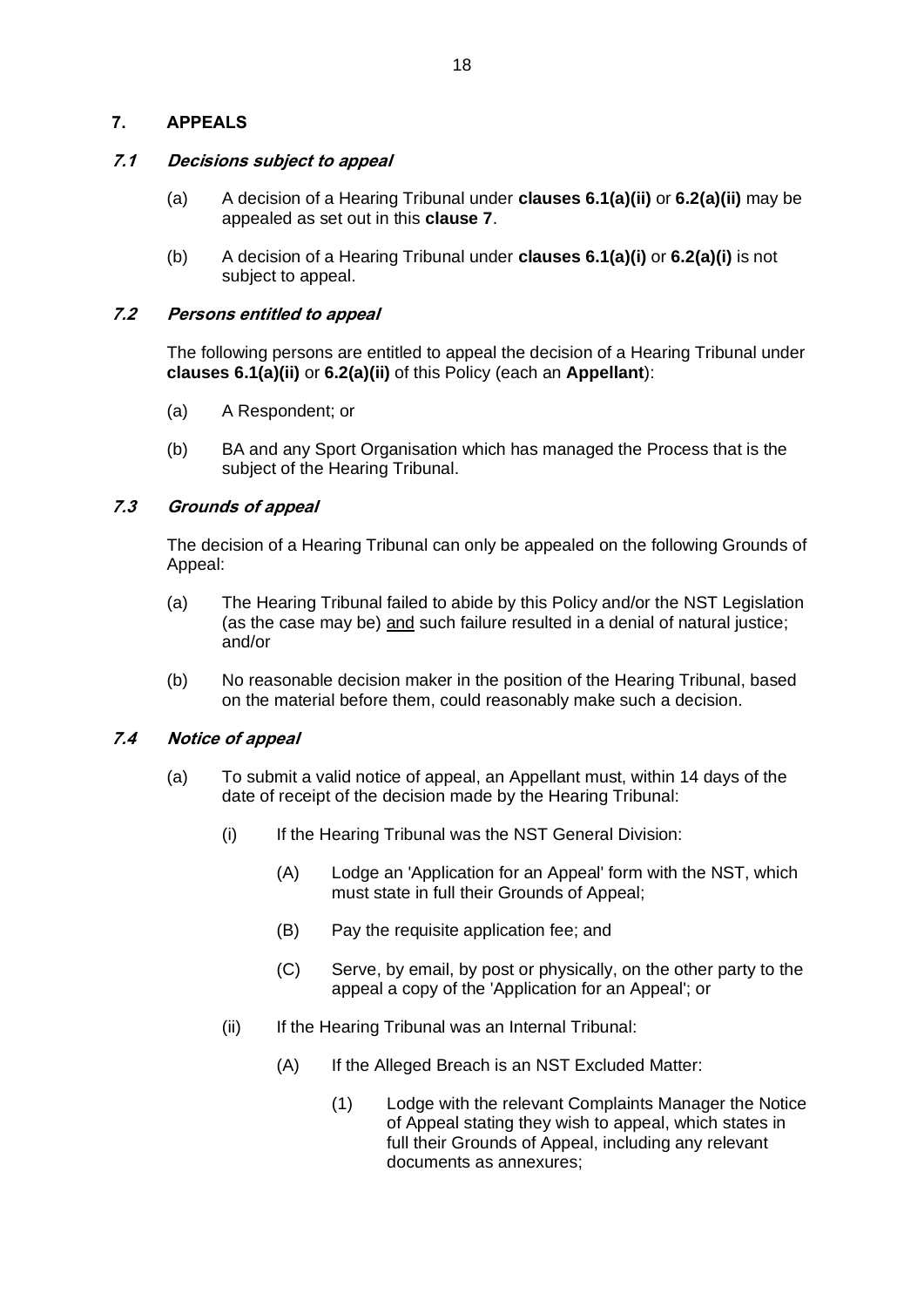- (2) Pay the appeal fee as set from time to time by the Sport Organisation; and
- (3) Serve, by email, by post, or physically, on the other party to the appeal a copy of the Notice of Appeal on the other parties; or
- (B) If the Alleged Breach is at national level and is either an NST Eligible Matter, or not an NST Excluded Matter:
	- (1) Lodge an 'Application for an Appeal' form with the NST, which must state in full their Grounds of Appeal;
	- (2) Pay the requisite application fee; and
	- (3) Serve, by email, by post, or physically, on the other party to the appeal a copy of the 'Application for an Appeal',

(together, a **Notice of Appeal**).

- (b) If an appeal is lodged under:
	- $(i)$  Clause  $7.4(a)(i)$ , the matter must be dealt with in the NST Appeals Division;
	- (ii) Clause  $7.4(a)(ii)(A)$ , the matter must be dealt with by an Internal Appeals Tribunal;
	- (iii) Clause [7.4\(](#page-19-1)a)(ii)(B) and it is neither an NST Eligible or NST Excluded Matter, may apply to the NST CEO for approval, and if the NST CEO does not approve the matter, it must be dealt with by an Internal Appeals Tribunal; or
	- (iv) Clause [7.4\(](#page-19-1)a)(ii)(B) and it is an NST Eligible Matter, it must be dealt with by the NST Appeals Division.

#### **7.5 Appeals in the NST Appeals Division**

- (a) If an Appellant lodges a valid Notice of Appeal in the NST Appeals Division, the NST will determine the matter.
- (b) The procedure for an appeal in the NST Appeals Divisions will be in accordance with **clause [7.4](#page-19-1)** and the NST Legislation.

#### <span id="page-20-1"></span>**7.6 Internal Appeals Tribunal**

- (a) If an Appellant lodges a valid Notice of Appeal to be dealt with by an Internal Appeals Tribunal, the Internal Appeals Tribunal will determine the matter.
- (b) The procedure for an appeal in an Internal Appeals Tribunal will be in accordance with **clause [7.4](#page-19-1)** and **Schedule 5**.

#### <span id="page-20-0"></span>**7.7 Determination for Appeal Tribunal**

The Appeals Tribunal's arbitration of the appeal: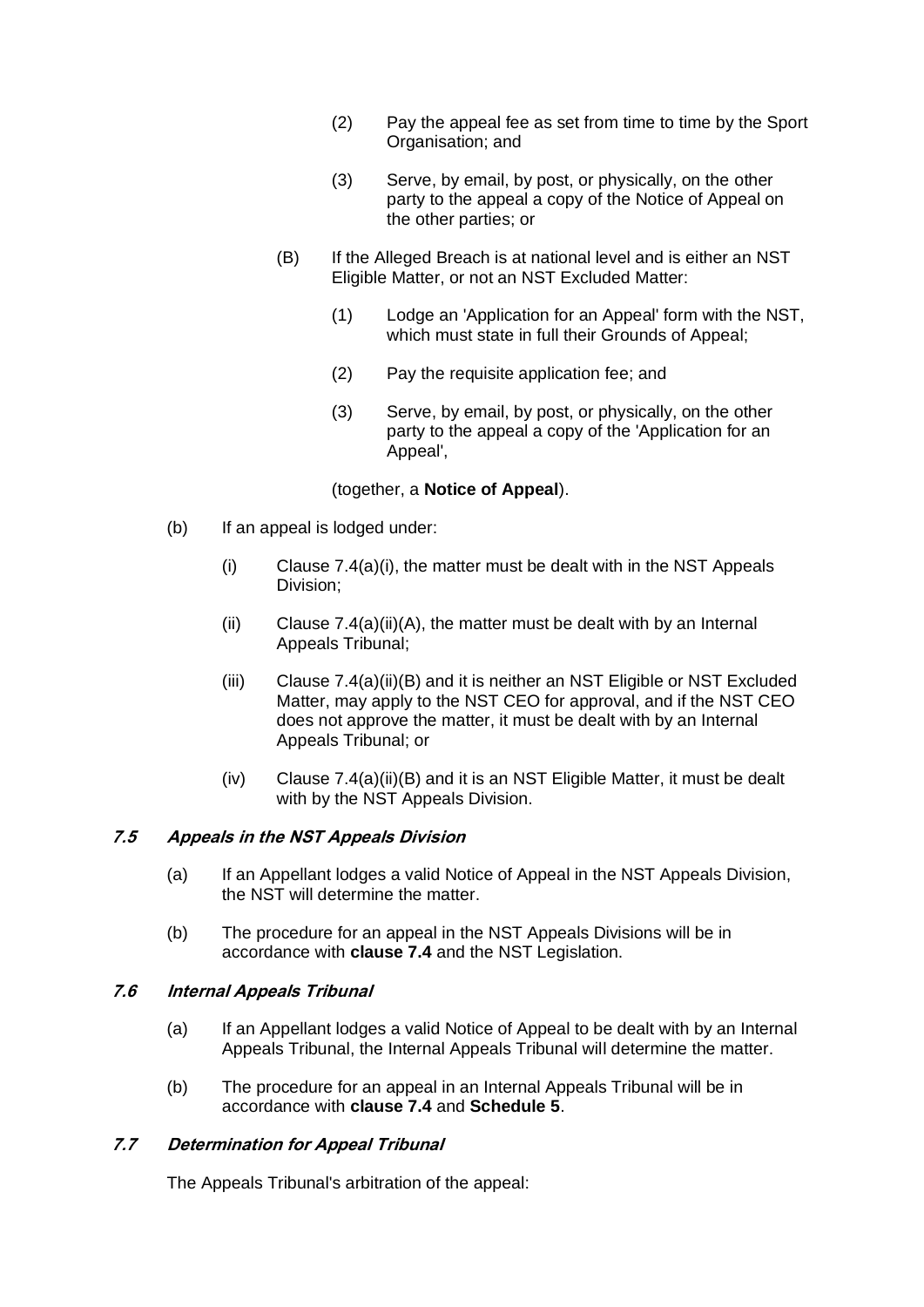- (a) Must determine, to the Standard of Proof, whether one or both Grounds of Appeal (as applicable) are proven, and must not rehear the matter or the facts of the Alleged Breach; and
- (b) May result in the Appeals Tribunal:
	- (i) Dismissing the appeal;
	- (ii) Upholding the appeal;
	- (iii) Imposing any of the Sanctions set out in **clause [5.6](#page-17-0)**;
	- (iv) Reducing, increasing or otherwise varying any Sanction imposed by the Hearing Tribunal under the Policy,

in accordance with **clause [7.7\(](#page-20-0)a)** but otherwise in such manner as it thinks fit.

#### **7.8 Notification of Appeal Tribunal decision**

The Appeal Tribunal will notify the parties to the proceeding of the decision in accordance with its relevant procedures, after which the relevant Complaints Manager will proceed to finalise the matter in accordance with **clause [8.3.](#page-22-1)**

# <span id="page-21-0"></span>**8. FINALISING ALLEGED BREACHES**

#### **8.1 Finalisation of Process**

- (a) A Process will be finalised, and an outcome reached when:
	- (i) Warning Procedure when the relevant Sport Organisation notifies the relevant parties of its determination under **clause [5.3;](#page-13-0)**
	- (ii) Breach Offer where the Respondent admits the Alleged Breach, waives their right to a hearing and accepts the Sanction, or is deemed to have done so under **clause [5.4\(](#page-14-0)d)**;
	- (iii) Hearing Tribunal where the parties to the proceeding are notified of the decision and no appeal has been filed; or
	- (iv) Appeal Tribunal where the parties to the proceeding are notified of the decision.
- (b) Once the applicable Process (including any appeal) under this Policy has concluded, the decision is final and binding on all parties involved and there is no further right of appeal to any external body or tribunal.

# **8.2 Notification of outcome**

- (a) When a Process is finalised, the relevant Complaints Manager must notify the Complainant (if any) and Respondent of the outcome of an Alleged Breach, in writing, unless otherwise provided for in this Policy.
- (b) If the dispute arose at the:
	- (i) Affiliate level, the Complaints Manager must notify the relevant MO and BA; or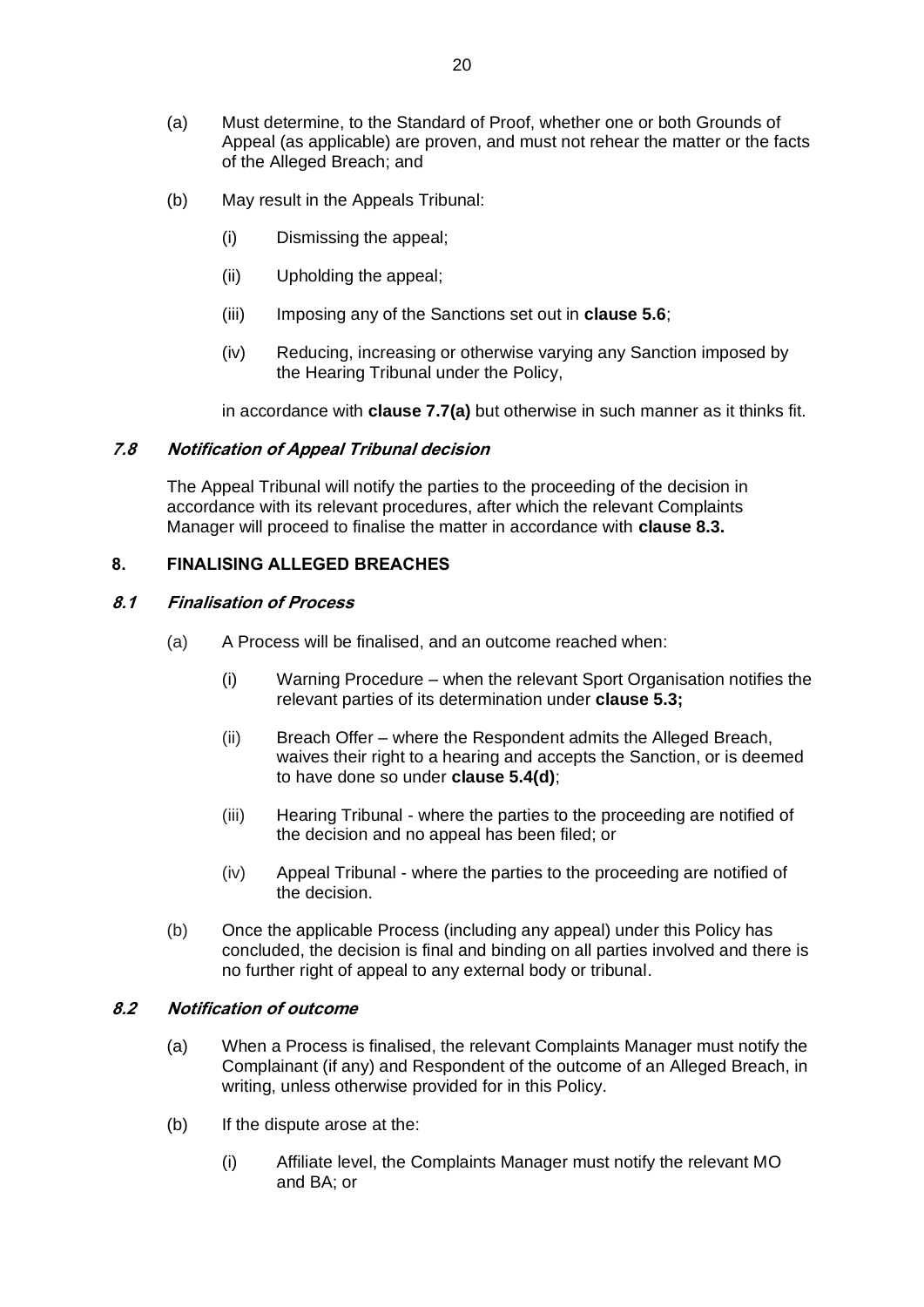- (ii) MO level, the Complaints Manager must notify BA.
- (c) A Sport Organisation may, as required, disclose the matters referred to in **clause [2.7\(](#page-6-0)b)**.

#### <span id="page-22-1"></span>**8.3 Recording decisions and outcomes**

- (a) Each Sport Organisation shall keep records of all Alleged Breaches in keeping with the template register provided in Annexure A, for a minimum of 7 years from the date the Process is finalised for an Alleged Breach under this Policy. Records will include at a minimum a record, including dates where relevant, of:
	- (i) The Alleged Breach;
	- (ii) The Complainant;
	- (iii) The Respondent;
	- (iv) The Process;
	- (v) The Outcome; and
	- (vi) Any Sanctions and/or Provisional Action imposed.
- (b) Records must be maintained in a secure and confidential place, which may be electronically.

#### <span id="page-22-0"></span>**9. INTERPRETATION AND OTHER INFORMATION**

#### **9.1 Commencement**

This Policy commences on the date outlined on the front cover (**Commencement Date**).

#### **9.2 Prior Alleged Breaches**

Alleged Breaches relating to conduct which occurred prior to the Commencement Date:

- (a) Must be dealt with under the policies and processes of BA or relevant Sport Organisations existing at the time the complaint was made, regardless of where that Complaint is at in that process;
- (b) Cannot be resubmitted to a Sport Organisation under this Policy; and
- (c) Are not subject to any appeal under this Policy.

#### **9.3 Requirements for Sport Organisations**

Sport Organisations must adopt and implement this Policy as their complaints management policy for complaints arising under all Eligible Policies.

#### **9.4 Interpretation**

(a) Any document required to be provided under this Policy may be given by: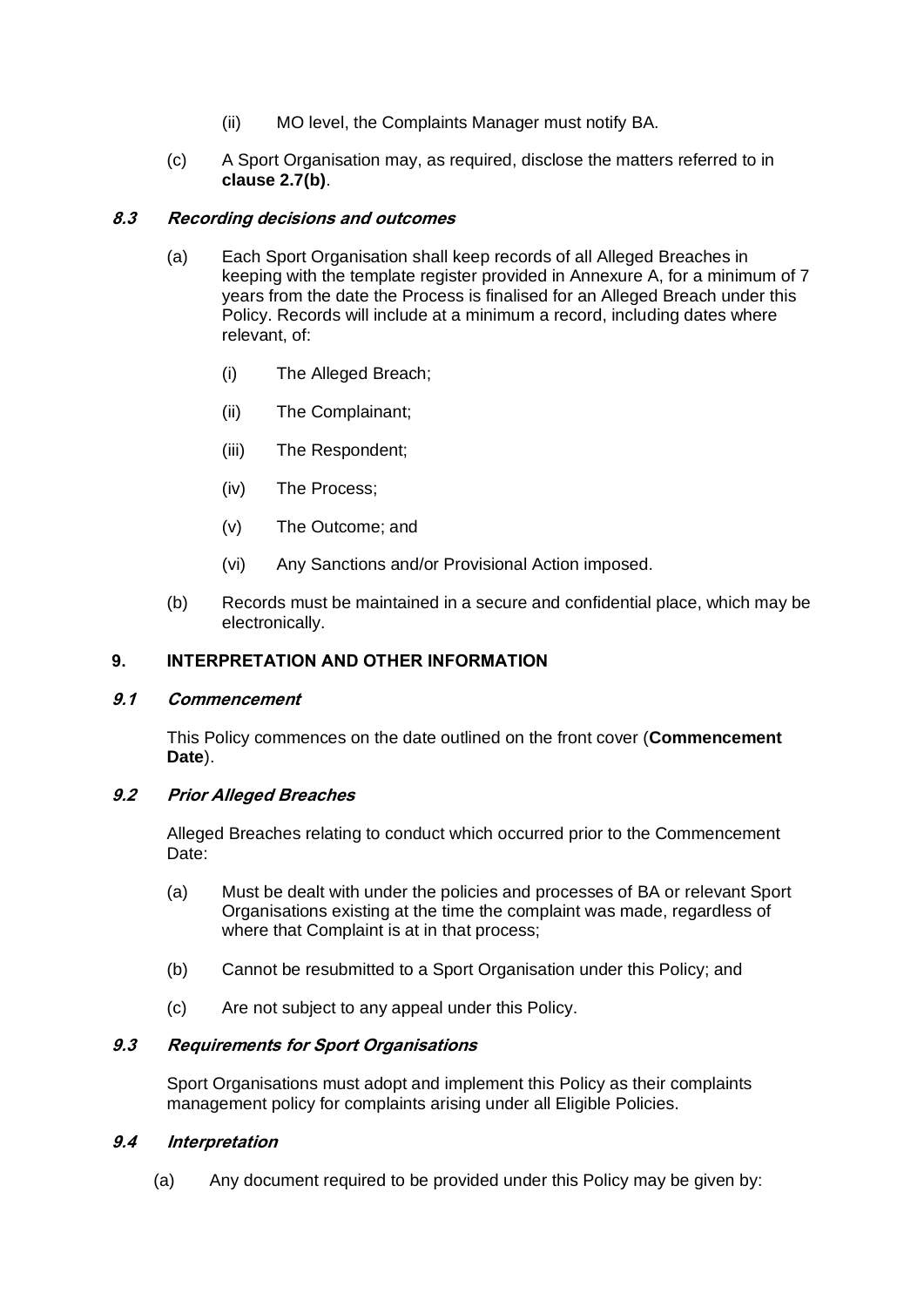- (i) sending it to an email or other electronic address, or to a postal address, nominated by the recipient party; or
- (ii) email, post or hand delivering it to that party's registered office.
- (b) A document is taken to have been received under this Policy if sent by email or other electronic transmission, on the date of transmission, or if hand delivered, on the date of delivery or if sent by post, 5 business days after it was sent.
- (c) Members are responsible for keeping their contact details up to date with BA /their Sport Organisation. Delivery to the last known address is sufficient in circumstances where the current whereabouts of a Member is not known.

#### **9.5 Amendment**

- (a) A Sport Organisation may amend this Policy from time to time and must make the new version available on its website as soon as possible, including the date on which any amendments take effect.
- (b) Any Alleged Breach under this Policy which is not finalised at the time of an amendment to this Policy will continue to be processed under the substantive provisions of this Policy in force at the time a Sport Organisation receives the Complaint Form or commences the Disciplinary Action, unless a Sport Organisation and/or a Hearing Tribunal determines the principle of "lex mitior" appropriately applies in the circumstances.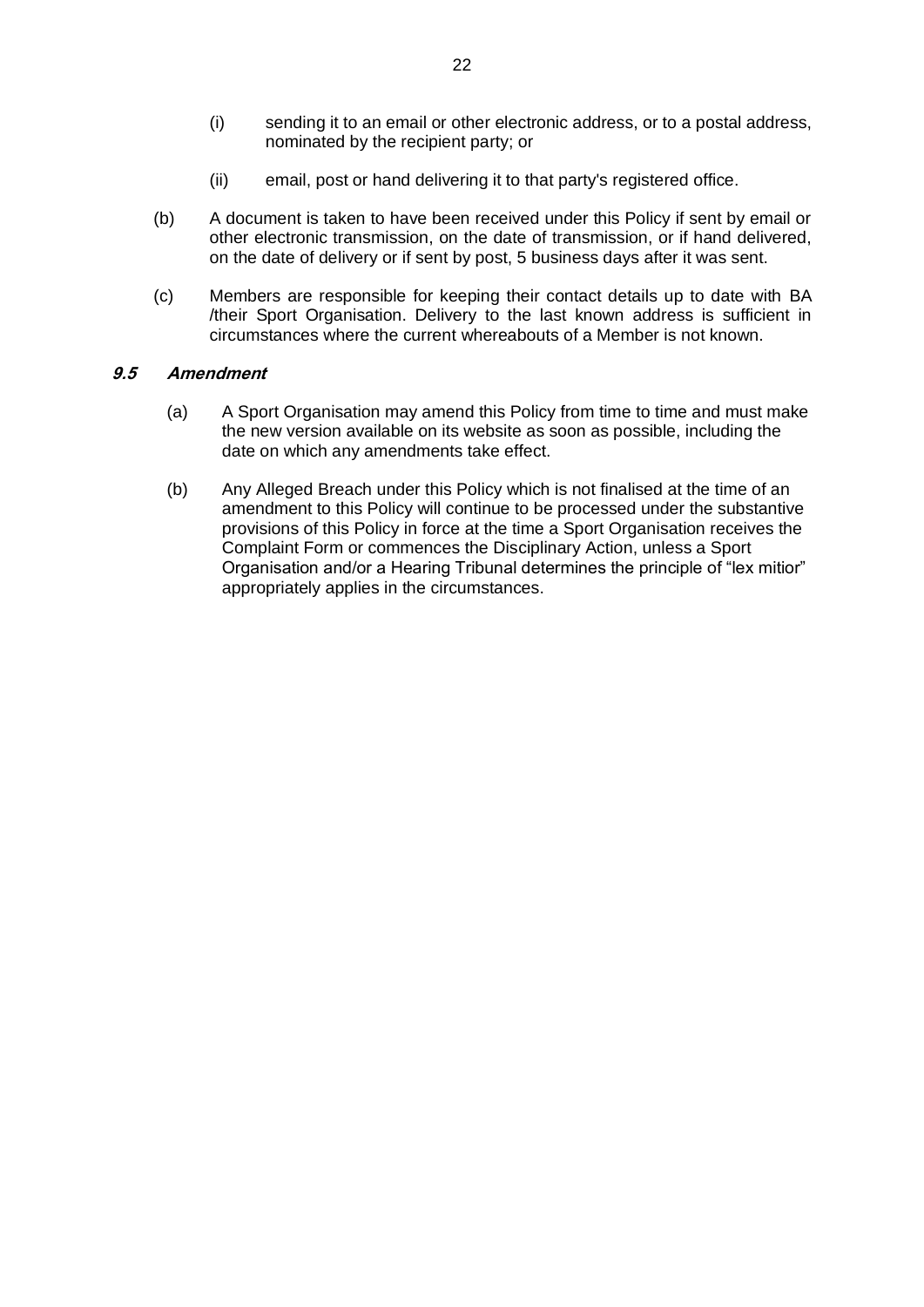# <span id="page-24-0"></span>**SCHEDULE 1**

# **Complaint Form**

| <b>Internal Use Only</b>                                                                                                                                                                                                     |                                                                                                                 |                                                                                                                                       |                                                          |
|------------------------------------------------------------------------------------------------------------------------------------------------------------------------------------------------------------------------------|-----------------------------------------------------------------------------------------------------------------|---------------------------------------------------------------------------------------------------------------------------------------|----------------------------------------------------------|
| Name of person<br>receiving Complaint                                                                                                                                                                                        |                                                                                                                 |                                                                                                                                       | Date Complaint Form<br>Received:<br>$\prime$<br>$\prime$ |
| How was the Complaint<br>received                                                                                                                                                                                            |                                                                                                                 |                                                                                                                                       |                                                          |
|                                                                                                                                                                                                                              | <b>Complainant to Complete</b>                                                                                  |                                                                                                                                       |                                                          |
| Name of Complainant                                                                                                                                                                                                          | $\Box$ Over 18<br>$\Box$ Under 18                                                                               |                                                                                                                                       |                                                          |
| Complainant's contact<br>details                                                                                                                                                                                             | Phone:<br>Email:                                                                                                |                                                                                                                                       |                                                          |
| Complainant's<br>role/position within the<br>Sport                                                                                                                                                                           | $\Box$ Administrator (volunteer)<br>$\Box$ Parent<br>$\Box$ Spectator<br>□ Support Personnel<br>$\Box$ Official | □ Board/Committee member<br>$\Box$ Athlete/player<br>□ Coach/Assistant Coach<br>$\square$ Employee (paid)<br>□ Other (Please Specify) |                                                          |
| Name of person<br>complained about<br>(Respondent)                                                                                                                                                                           | $\Box$ Over 18                                                                                                  | $\Box$ Under 18                                                                                                                       |                                                          |
| Respondent's<br>role/position                                                                                                                                                                                                | $\Box$ Administrator (volunteer)<br>$\Box$ Parent<br>$\Box$ Spectator<br>□ Support Personnel<br>$\Box$ Official | □ Board/Committee member<br>$\Box$ Athlete/player<br>□ Coach/Assistant Coach<br>$\square$ Employee (paid)<br>□ Other (Please Specify) |                                                          |
| Date/s of alleged<br>breach/es by<br>Respondent                                                                                                                                                                              |                                                                                                                 |                                                                                                                                       |                                                          |
| Location/s of alleged<br>breach/es by<br>Respondent                                                                                                                                                                          |                                                                                                                 |                                                                                                                                       |                                                          |
| Description of alleged<br>breach by Respondent                                                                                                                                                                               |                                                                                                                 |                                                                                                                                       |                                                          |
| Please provide as much<br>information as possible,<br>including details of<br>who is involved,<br>describe what<br>happened and when,<br>and how you found out<br>about the breach -<br>attach further pages if<br>necessary |                                                                                                                 |                                                                                                                                       |                                                          |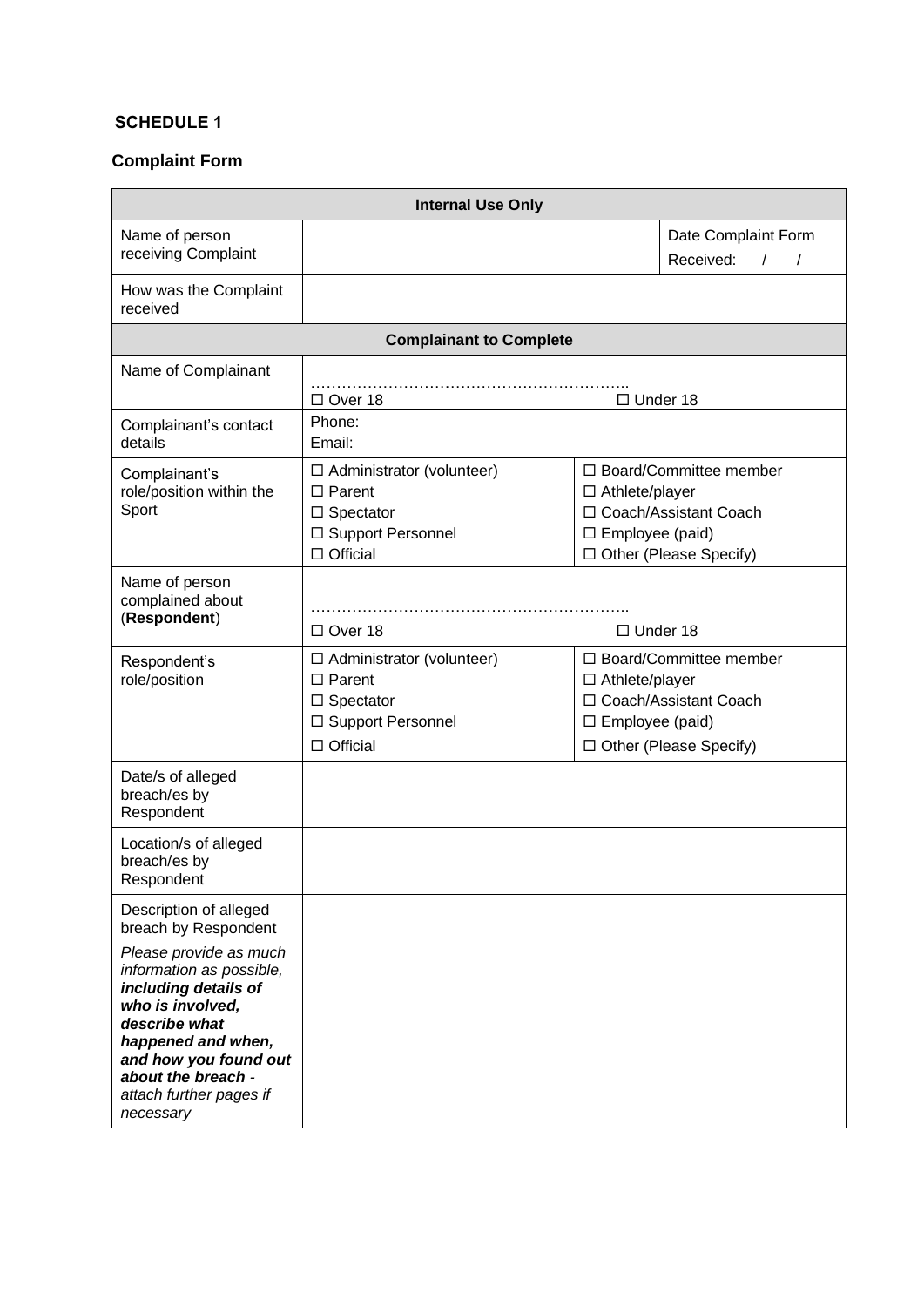| Witnesses (if any)<br>Did anyone else witness this alleged breach by the Respondent? |                                                                                                                                                                                                        |  |
|--------------------------------------------------------------------------------------|--------------------------------------------------------------------------------------------------------------------------------------------------------------------------------------------------------|--|
|                                                                                      | $\Box$ Yes<br>$\square$ No<br>$\Box$ Not Sure                                                                                                                                                          |  |
|                                                                                      | If 'Yes', please list the witnesses and their contact details (if known):                                                                                                                              |  |
|                                                                                      | 1. Name:                                                                                                                                                                                               |  |
|                                                                                      | Phone:                                                                                                                                                                                                 |  |
|                                                                                      | Email:                                                                                                                                                                                                 |  |
|                                                                                      | 2. Name:                                                                                                                                                                                               |  |
|                                                                                      | Phone:                                                                                                                                                                                                 |  |
|                                                                                      | Email:                                                                                                                                                                                                 |  |
|                                                                                      | 3. Name:                                                                                                                                                                                               |  |
|                                                                                      | Phone:                                                                                                                                                                                                 |  |
|                                                                                      | Email:                                                                                                                                                                                                 |  |
| Level of the Sport at<br>which alleged breach<br>occurred                            | National (NSO) level where they relate to behaviour, an incident or<br>$\Box$<br>circumstances that occurred at or involve individuals operating at the ational<br>level;                              |  |
|                                                                                      | $\Box$<br>State (SSA) level where they relate to behaviour, an incident or<br>circumstances that occurred at or involve individuals operating at the<br>State/Territory Sporting Association level; or |  |
|                                                                                      | Affiliate level - where it relates to behaviour, an incident or<br>П<br>circumstances that occurred at or involve individuals operating at the Affiliate<br>level (Association/League/Club level).     |  |
| Eligible policy that<br>Respondent has<br>allegedly breached                         |                                                                                                                                                                                                        |  |
| Sections allegedly<br>breached                                                       |                                                                                                                                                                                                        |  |
| Does Complainant<br>consent to ADR?                                                  | $\Box$ Yes<br>$\square$ No                                                                                                                                                                             |  |
| Signed by Complainant                                                                | Signature:                                                                                                                                                                                             |  |
|                                                                                      | Date:                                                                                                                                                                                                  |  |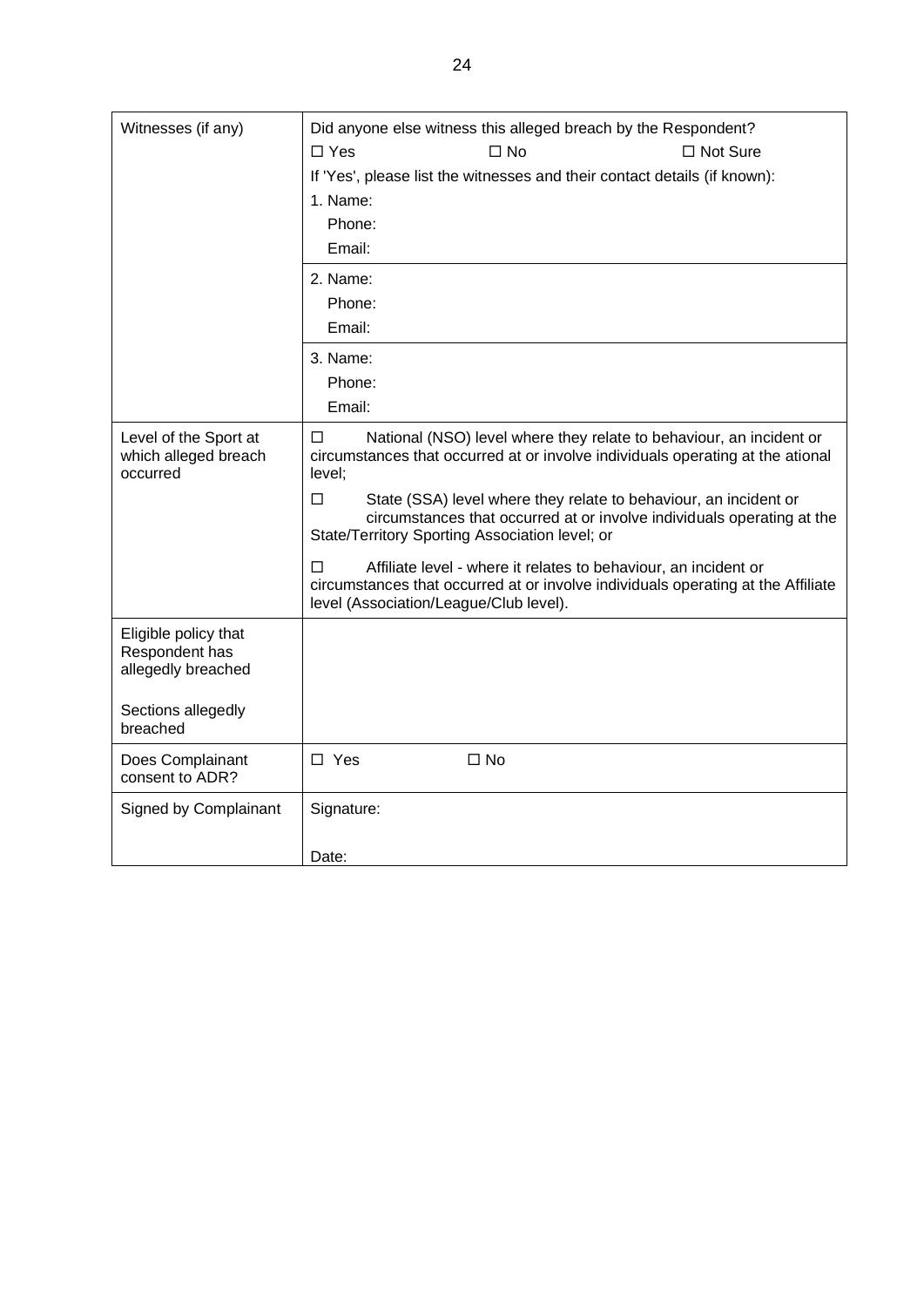#### <span id="page-26-0"></span>**SCHEDULE 2**

#### **Item 1: Letter - Warning Procedure**

#### **[ENGROSS ON SPORT ORGANISATION LETTERHEAD]**

# **CONDUCT AND DISCIPLINARY POLICY - WARNING PROCEDURE**

#### **Warning: Invitation to Comment**

[insert name]

[address line 1]

[address line 2] **By email:** [insert email address]

#### **Referral**

- 1. [insert Sport Organisation] (**Sport**) has received information (**Alleged Breach**) under its Conduct & Disciplinary Policy (**Policy**) alleging that you have breached an eligible policy of the Sport, as outlined below. A copy of the Policy is available at *[insert link]*.
- 2. The Complaints Manager under the Policy has referred the Alleged Breach about you for resolution under the Warning Procedure.

#### **Allegations**

- 3. The Alleged Breach was received by the Sport on [insert date]. **OR** The Sport was made aware of the Alleged Breach on *[insert date]*.
- 4. It is alleged in the Alleged Breach that you:
	- a) **[insert alleged conduct]**; and
	- b) **[++++++]**.
- 5. If the above allegations were to be established, your conduct would likely constitute a breach of the following policies of the Sport:
	- a) **[insert specific sections of policies allegedly breached]**; and
	- b) **[++++++]**.

#### **Warning**

6. Without determining whether the allegations in the Alleged Breach are correct, or that the Alleged Breach is proven, Sport proposes to issue a warning that the allegations, if they were proven, would constitute a breach of the policies outlined at paragraph 5.

#### **Invitation to Comment**

- 7. You are invited to comment in writing on whether or not the warning should be issued.
- 8. Please provide your comments within 14 days, ending **5:00pm AEST on** [DAY] [MONTH] [YEAR].
- 9. The Complaints Manager will take into account any comments provided by you and determine whether issuing a warning is appropriate based on your comments.
- 10. If you have any questions or comments in relation to this letter, the Complaints Manager can be contacted by telephone on **[++++++]** or by email at **[++++++]**.

Yours faithfully

[insert signatory]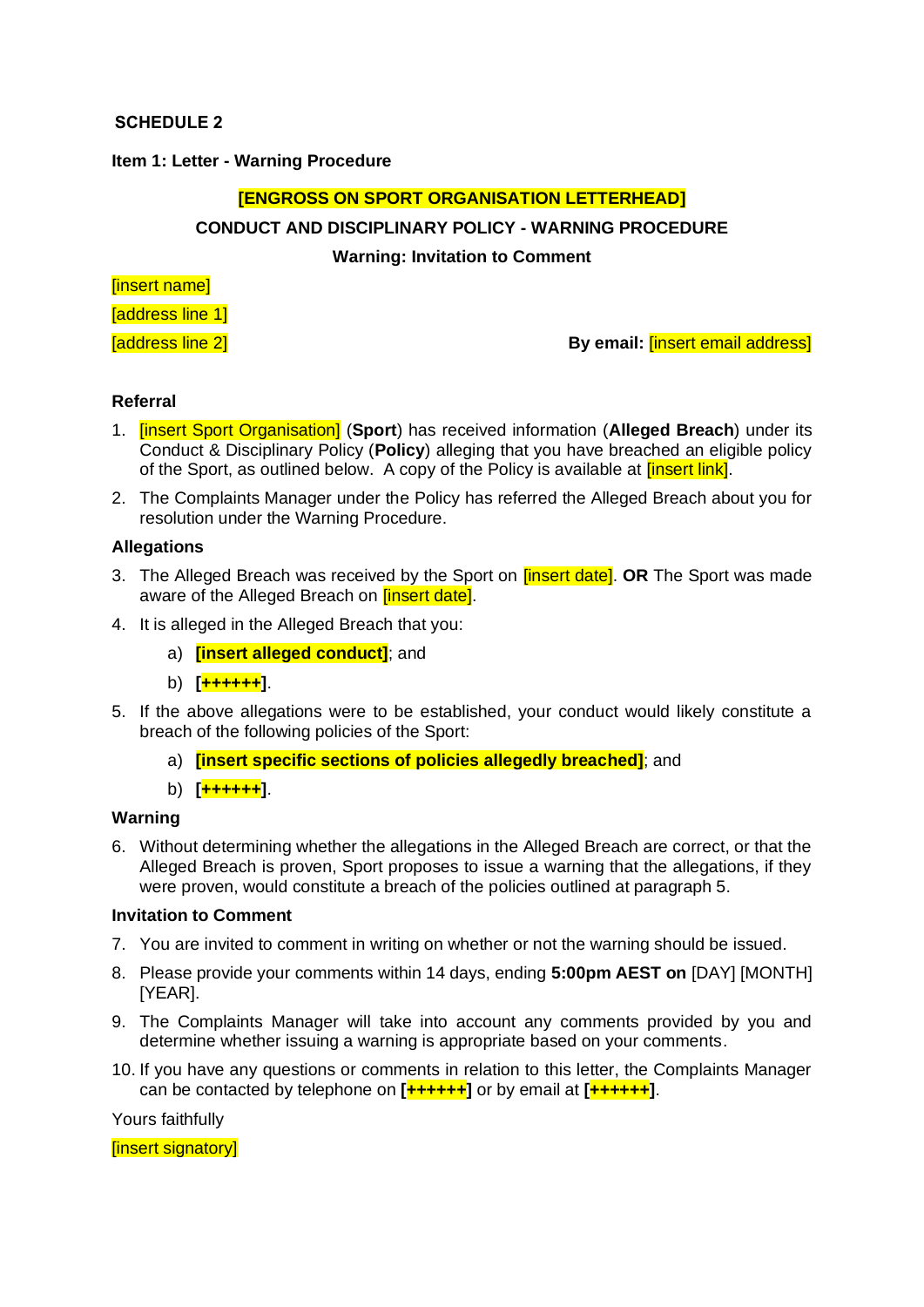#### **Item 2: Notification - Warning Procedure**

#### **[ENGROSS ON SPORT ORGANISATION LETTERHEAD]**

#### **CONDUCT AND DISCIPLINARY POLICY - WARNING PROCEDURE**

#### **Notification of Outcome**

[insert name]

[address line 1]

[address line 2] **By email:** [insert email address]

#### **Allegations**

- 1. You were previously notified by notice dated *[insert date]* of an Alleged Breach of an eligible policy of [insert Sport Organisation] (**Sport**), as outlined below.
- 2. It was alleged that you:
	- a) **[insert alleged conduct]**; and
	- b) **[++++++]**.
- 3. If the above allegations were to be established, your conduct would likely constitute a breach of the following policies of the Sport:
	- a) **[insert specific sections of policies allegedly breached]**; and
	- b) **[++++++]**.

#### **Warning**

- 4. Without determining whether the allegations in the Alleged Breach were correct, or that the Alleged Breach is proven, Sport proposed to issue a warning that the allegations, if they were proven, would constitute a breach of the policies outlined at paragraph 3.
- 5. You were invited to comment on the proposed warning and whether or not that warning should be issued.

#### **Outcome**

- 6. Sport has taken your response into consideration in making its decision on whether or not to warn you in relation to your conduct.
- 7. Sport has decided that a warning is not appropriate in relation to your conduct. OR Sport formally warns you that the allegations made in the Alleged Breach, if they were proven, would constitute a breach of the policies outlined at paragraph 3.
- 8. Sport reserves its rights in relation to any separate or future allegations or complaints that you have breached a policy of Sport.
- 9. If you have any questions or comments in relation to this letter, the Complaints Manager can be contacted by telephone on **[++++++]** or by email at **[++++++]**.

Yours faithfully

[insert signatory]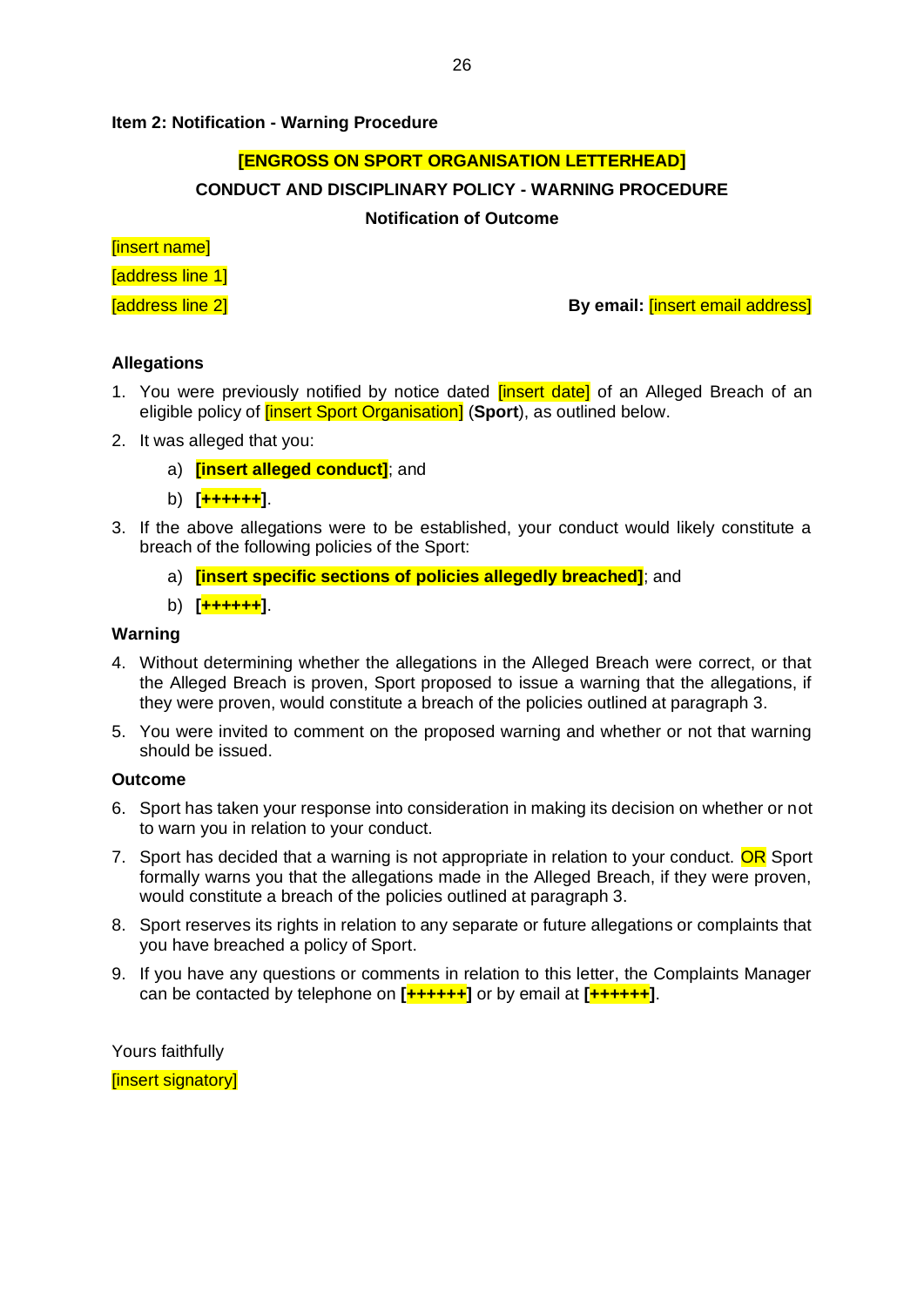# <span id="page-28-0"></span>**SCHEDULE 3**

**Letter - Breach Offer**

# **[ENGROSS ON SPORT ORGANISATION LETTERHEAD] COMPLAINTS & DISPUTES POLICY - BREACH OFFER**

**Breach Offer**

[insert name]

[address line 1]

[address line 2] **By email:** [insert email address]

#### **Referral**

- 1. [insert Sport Organisation] (**Sport**) has received information (**Alleged Breach**) under its Conduct & Disciplinary Policy (**Policy**) alleging that you have breached an eligible policy of the Sport, as outlined below. A copy of the Policy is available at *[insert link]*.
- 2. The complaints manager under the Policy has referred the Alleged Breach about you for resolution under the Breach Offer Process.

#### **Allegations**

- 3. The Alleged Breach was lodged by **[insert name]** and received by the Sport on **[insert date]**. **OR** The Sport was made aware of the Alleged Breach on **[insert date]**.
- 4. It is alleged in the Alleged Breach that you:
	- a) **[insert alleged conduct]**; and
	- b) **[++++++]**.
- 5. As a result of the above allegations, it is alleged that you have consequently breached the following eligible policies of the Sport:
	- a) **[insert specific sections of eligible policies allegedly breached]**; and
	- b) **[++++++]**.

# **Sanction**

- 6. If a breach of the type outlined in the Alleged Breach was fully proven, Sport would ordinarily impose the following sanction:
	- a) **[insert applicable sanction]**; and
	- b) **[++++++]**.
- 7. In accordance with the Policy, to resolve the Alleged Breach using the Breach Offer Process, if you accept the alleged breach occurred without a hearing, Sport will offer you a sanction as follows:
	- a) **[insert applicable sanction]**; and
	- b) **[++++++]**.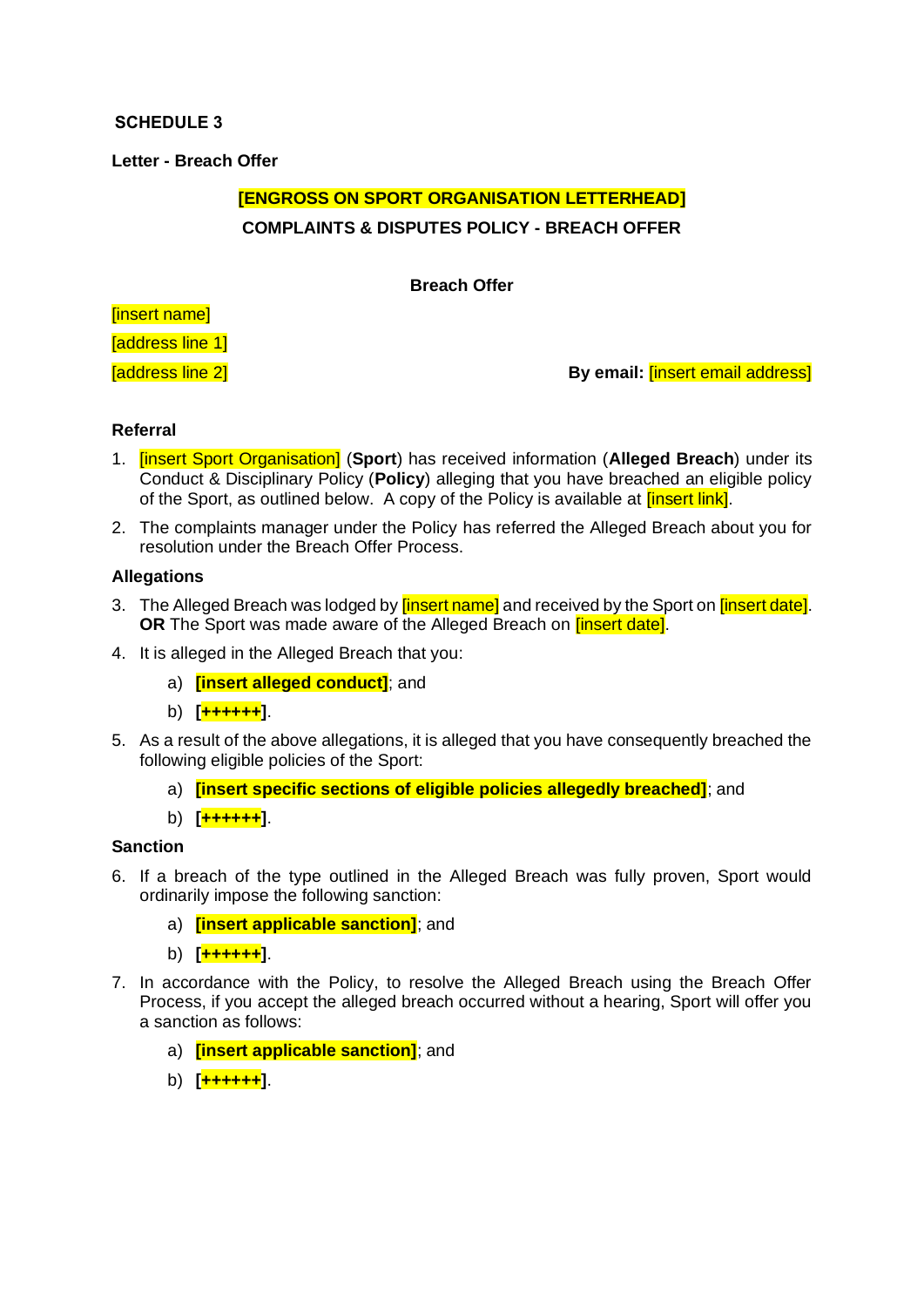#### **Decision**

- 8. You are entitled to decide either to accept your alleged breach occurred, and the proposed sanction that will be imposed by Sport set out at paragraph 7, or alternatively dispute the alleged breach and/or proposed sanction.
- 9. If you dispute the alleged breach and/or proposed sanction, the Alleged Breach will be referred to a hearing tribunal for determination under the Policy.

#### **Notification**

- 10. Please advise Sport's complaints manager of your decision to either accept the alleged breach and proposed sanction or dispute the breach and/or sanction and proceed to a hearing tribunal, by signing and returning the below 'Acknowledgement' to the complaints manager at *[insert contact address]*.
- 11. You must advise the complaints manager of your decision within 7 days of the date of this letter, failing which you will be deemed to have accepted the breach occurred and the proposed sanction will automatically commence.
- 12. Unless you dispute the alleged breach and/or proposed sanction, the proposed sanction will commence on the earlier of the date you notify the complaints manager of your acceptance, or the end of the date 14 days from the date of this letter.
- 13. If you have any questions in relation to this Breach Offer, the complaints manager can be contacted by telephone on **[++++++]** or by email at **[++++++]**.

Yours faithfully

#### [insert signatory]

#### **ACKNOWLEDGEMENT**

I,………………………………………………………………………………………..………………, confirm to **[insert Sport Organisation]**, that in response to this Breach Offer, I (tick one):

Accept my breach of the eligible policies occurred and the proposed sanction offered.

OR



Dispute my breach of the eligible policies occurred and/or the proposed sanction offered and wish the matter to be heard by a hearing tribunal.

Signed: …………………………………………………………………………………………..

Dated: …………………………...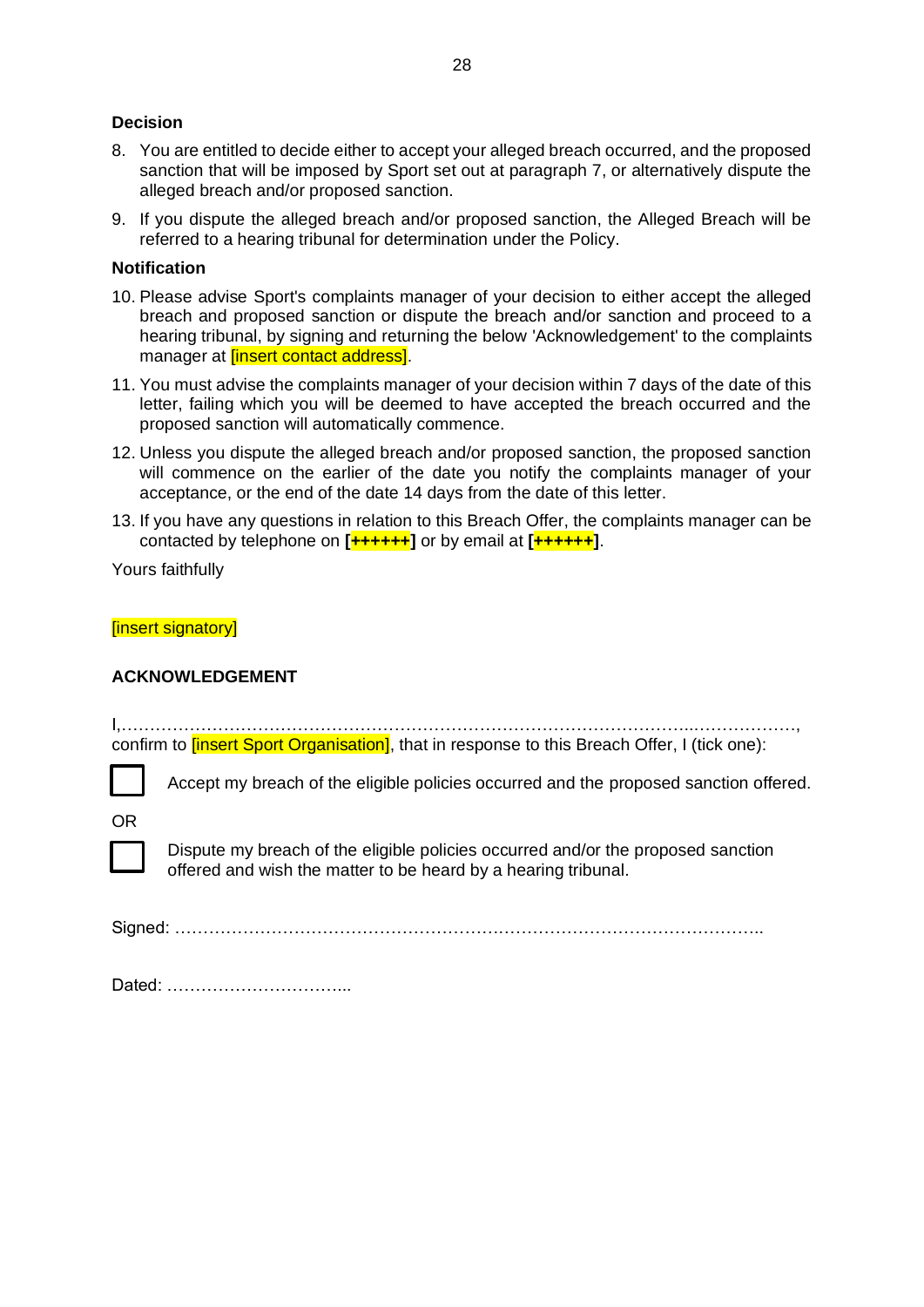#### <span id="page-30-0"></span>**SCHEDULE 4**

#### **Internal Tribunal Procedure**

1. Interpretation

In this Schedule:

**Chair** means the chair of a particular Internal Tribunal in accordance with this Schedule.

**Legal Practitioner** is a person holding a current practising certificate as a lawyer or barrister in any Australian jurisdiction.

**Sports Administrator** means a person who currently, or within the previous five years, is or has been employed in the field of sports administration.

**Tribunal Member** means an individual person sitting on an Internal Tribunal.

- 2. Defined terms not otherwise defined in this Schedule have the meaning given to them in the Policy.
- 3. All clause references refer to this Schedule unless otherwise provided.

#### **Convening Internal Tribunal**

- 4. Where required under **clause [6.2](#page-18-3)** of the Policy, the Complaints Manager will convene an Internal Tribunal in accordance with this Schedule.
- 5. The Internal Tribunal shall be convened as soon as reasonably practicable after a referral under **clause [5.4](#page-14-0)** of the Policy and shall endeavour to convene no later than two weeks after notification by the Complaints Manager.

#### **Composition of Internal Tribunal**

- 6. Subject to **clause 8**, each Internal Tribunal shall:
	- (a) Comprise three Tribunal Members selected by the Complaints Manager;
	- (b) Comprise at least one Legal Practitioner and one Sports Administrator;
	- (c) Be chaired by the Chair, who shall be appointed by the Complaints Manager and shall be a:
		- (i) Legal Practitioner; and
		- (ii) Person of experience and skills suitable to the function of chairing a tribunal.
- 7. The Complaints Manager shall use reasonable endeavours to ensure that the Tribunal Members selected for any particular Internal Tribunal:
	- (a) Do not have an actual or perceived conflict of interest in relation to the Alleged Breach that might reasonably call into question the impartiality of the Internal Tribunal; and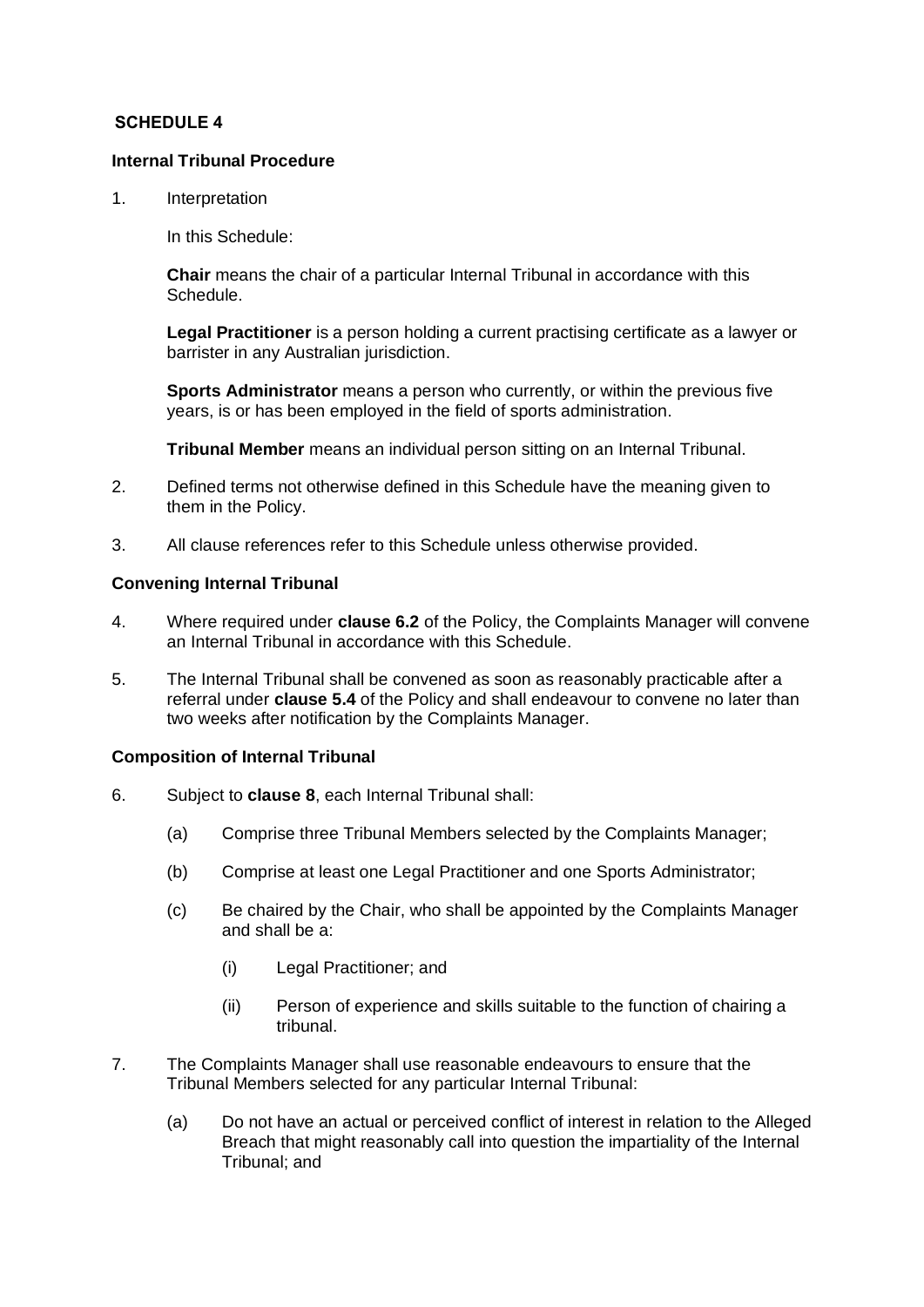- (b) Do not have any close personal connection to the Respondent(s) or the matters being considered by the Internal Tribunal.
- 8. Should a Tribunal Member become unable to sit on an Internal Tribunal following the convening of the Internal Tribunal for whatever reason, the Complaints Manager shall appoint a replacement Tribunal Member having regard to the requirements of **clause 7**.
- 9. Should a Respondent challenge the impartiality of any one or more Tribunal Member, the challenge will be determined by the Chair sitting alone, unless that challenge relates to the Chair in which case it will be determined by:
	- (a) The Complaints Manager; or
	- (b) If the Complaints Manager is unavailable or unable to act, the other members of the Internal Tribunal.
- 10. There shall be no right of appeal from a decision made under **clause 9**.
- 11. No Internal Tribunal decision shall be invalidated by any irregularity in the appointment of a Tribunal Member.

#### **Responsibilities of Chair**

- 12. Without limiting any other duties of the Chair set out under this Schedule, the person appointed as Chair of the Internal Tribunal shall have the following responsibilities:
	- (a) To chair hearings of the Internal Tribunal;
	- (b) To ensure accurate records are kept of all of the Internal Tribunal's proceedings and decisions, including at a minimum:
	- (c) Particulars of the hearing, including date, time and location;
	- (d) The names of each Tribunal Member, Complainant, Respondent, witnesses called, and any other parties permitted to attend by the Internal Tribunal;
	- (e) The decision of the Internal Tribunal, including any Sanction imposed, whether given to the parties orally, in writing or a combination of both, and the date(s) of communication; and
	- (f) To communicate to all parties of an Internal Tribunal the results of such Internal Tribunal and provide a copy of the record of result to the Complaints Manager within seven days of the hearing.

#### **Attendance at Internal Tribunal**

- 13. The following persons are required to attend the Internal Tribunal hearing conducted under this Schedule:
	- (a) The Respondent; and
	- (b) The Complainant.
- 14. The following persons are entitled to attend an Internal Tribunal hearing as required by the Complainant, or the Respondent: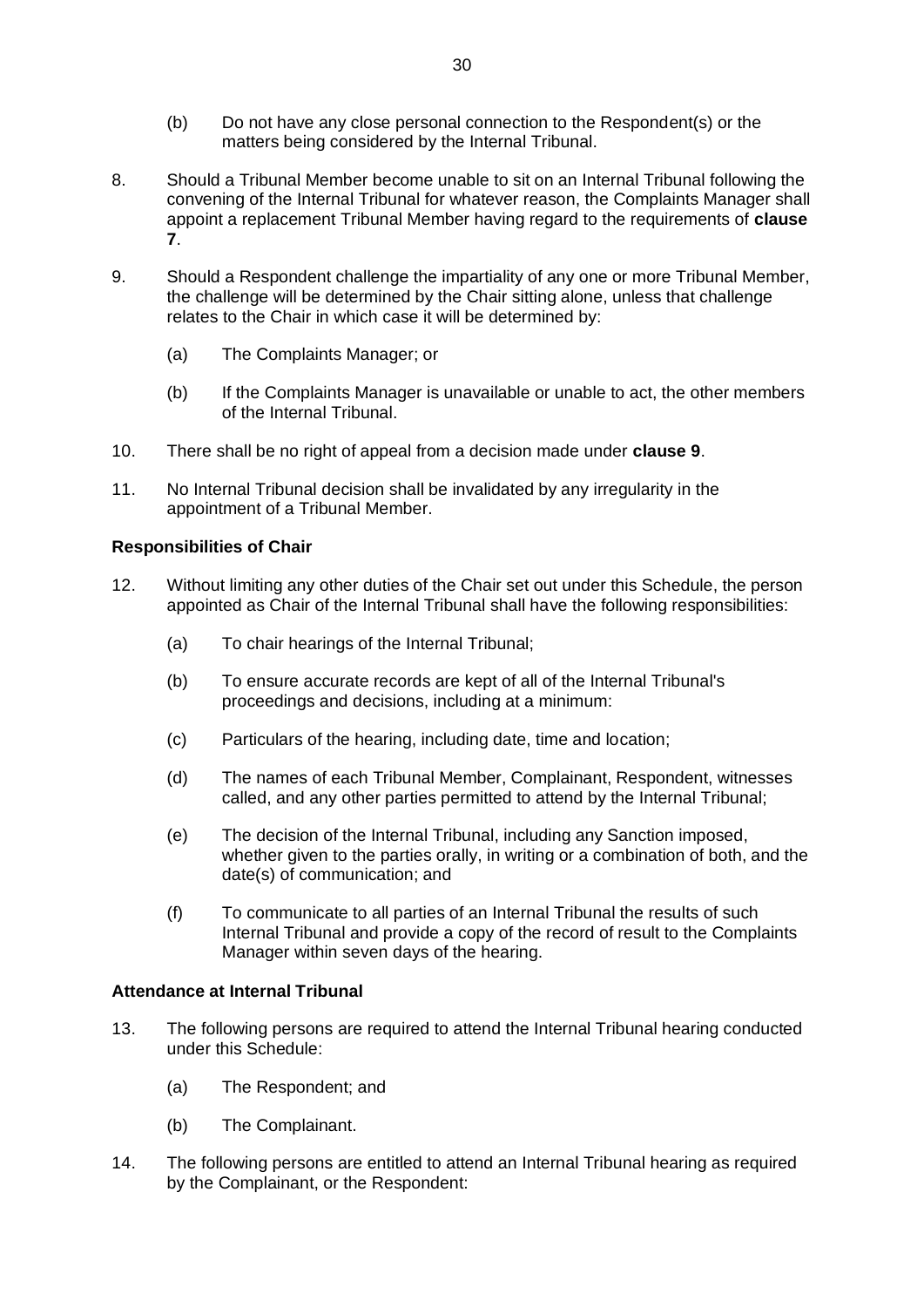- (a) Witnesses called to give evidence by a Respondent;
- (b) Witnesses called to give evidence by the Complainant;
- (c) Any person that the Chair in their absolute discretion believes will assist the Internal Tribunal and invites to attend the Internal Tribunal for that purpose; and
- (d) Where the Respondent, the Complainant or a witness is a Vulnerable Person, an adult adviser, which will in the absence of unavailability or other extraordinary circumstance be expected to be such person's parent or guardian.
- 15. Legal Practitioners are not permitted to appear before, or represent a party at, the Internal Tribunal unless in their personal capacity as a direct party to the Dispute. This clause does not prohibit a party seeking legal advice in relation to an Alleged Breach or engaging a Legal Practitioner to prepare materials to be used by that party at the Internal Tribunal.
- 16. Each party to the Internal Tribunal shall bear their own costs.

#### **Non-attendance by Respondent(s)**

- 17. If any Respondent (or representative of a Respondent organisation) fails to attend the Internal Tribunal hearing without reasonable cause, the hearing may proceed and a determination may be made by the Internal Tribunal in the absence of the Respondent, provided that the Internal Tribunal is satisfied that this Schedule have been complied with.
- 18. A Respondent or Complainant may apply to the Chair to have an Internal Tribunal hearing:
	- (a) Adjourned; or
	- (b) Convened in another way (eg teleconference),

if there are compelling circumstances that warrant such steps being taken to avoid costs, hardship or significant inconvenience to one or more parties. The Internal Tribunal has sole discretion on whether or not to grant the application.

19. If the Complainant fails to attend an Internal Tribunal hearing without reasonable cause, the hearing may proceed and a determination may be made by the Internal Tribunal in the absence of that person, provided that the Internal Tribunal is satisfied that all notification procedures under this Schedule have been carried out.

#### **Procedure of Internal Tribunal**

- 20. The Internal Tribunal shall conduct the hearing in such manner as it sees fit and may in its absolute discretion:
	- (a) Consider any evidence, and in any form that it deems relevant;
	- (b) Question any person giving evidence;
	- (c) Limit the number of witnesses presented to those who provide any new evidence; and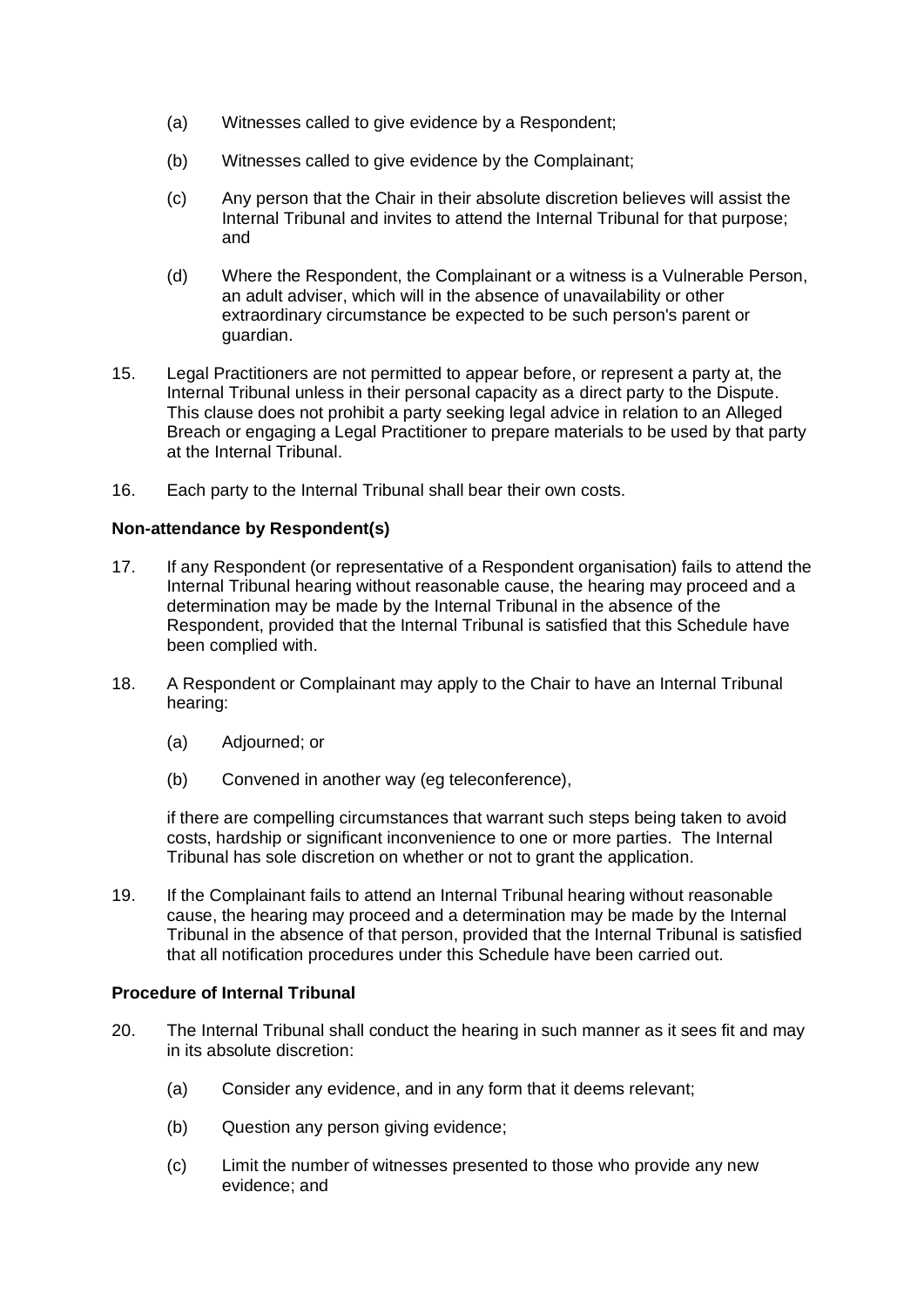- (d) Act in an inquisitorial manner in order to establish the truth of the issue/case before it.
- 21. Without limiting the Internal Tribunal's power to regulate its own procedure as it sees fit, the Internal Tribunal shall ordinarily proceed in accordance with the following steps:
	- (a) If a body corporate, BA, a MO or an Affiliate is a party to an Internal Tribunal hearing, one member of that body corporate, BA, a MO or an Affiliate shall be appointed by the body corporate, BA, a MO or an Affiliate to act as spokesperson for such body at the Internal Tribunal.
	- (b) At the commencement of a hearing, the Chair will identify the Tribunal Members and determine whether the Respondent is present to answer the allegation(s) in the Alleged Breach.
	- (c) The Respondent and the Complainant will be notified of their right to remain in the hearing until all evidence is presented but not to be present while the Internal Tribunal considers its findings and determines an appropriate Sanction (if any).
	- (d) The Chair shall advise all those persons present of the method of recording the hearing (if any).
	- (e) The allegation(s) as contained in the Alleged Breach shall be read out in the presence of all persons eligible to be present.
	- (f) The Respondent shall be asked whether or not they intend to contest the allegation(s).
	- (g) If the Respondent does not contest the allegation(s), the Chair will provide the Complainant and the Respondent with an opportunity to make submissions as to the appropriate Sanction (if any) to be imposed. In such circumstances, the Complainant and/or the Respondent may, if they wish, call witnesses to give evidence regarding the seriousness or otherwise of the breach, and any other mitigating or aggravating factors.
	- (h) If the Respondent contests the allegation(s), then the Chair will ask all witnesses except the Complainant(s) and the Respondent (and their advisers, if appointed in accordance with this Schedule) to leave the room and to wait to be called to give their evidence.
	- (i) The Complainant shall proceed to give evidence and the witnesses (if any) called by the Complainant(s) shall be called upon to give their evidence in turn, subject to the approval of the number of witnesses to be called by the Internal Tribunal in its discretion. The Respondent (or, if they are a minor his/her adviser) may ask questions of the Complainant or any witness called.
	- (j) Each witness shall be entitled to leave the Internal Tribunal hearing after giving evidence unless otherwise directed by the Internal Tribunal. Witnesses shall be entitled to remain in the hearing room after giving evidence with the permission of the Internal Tribunal.
	- (k) The Respondent shall then be entitled to present their defence. Witnesses may be called subject to the approval of the number of witnesses to be called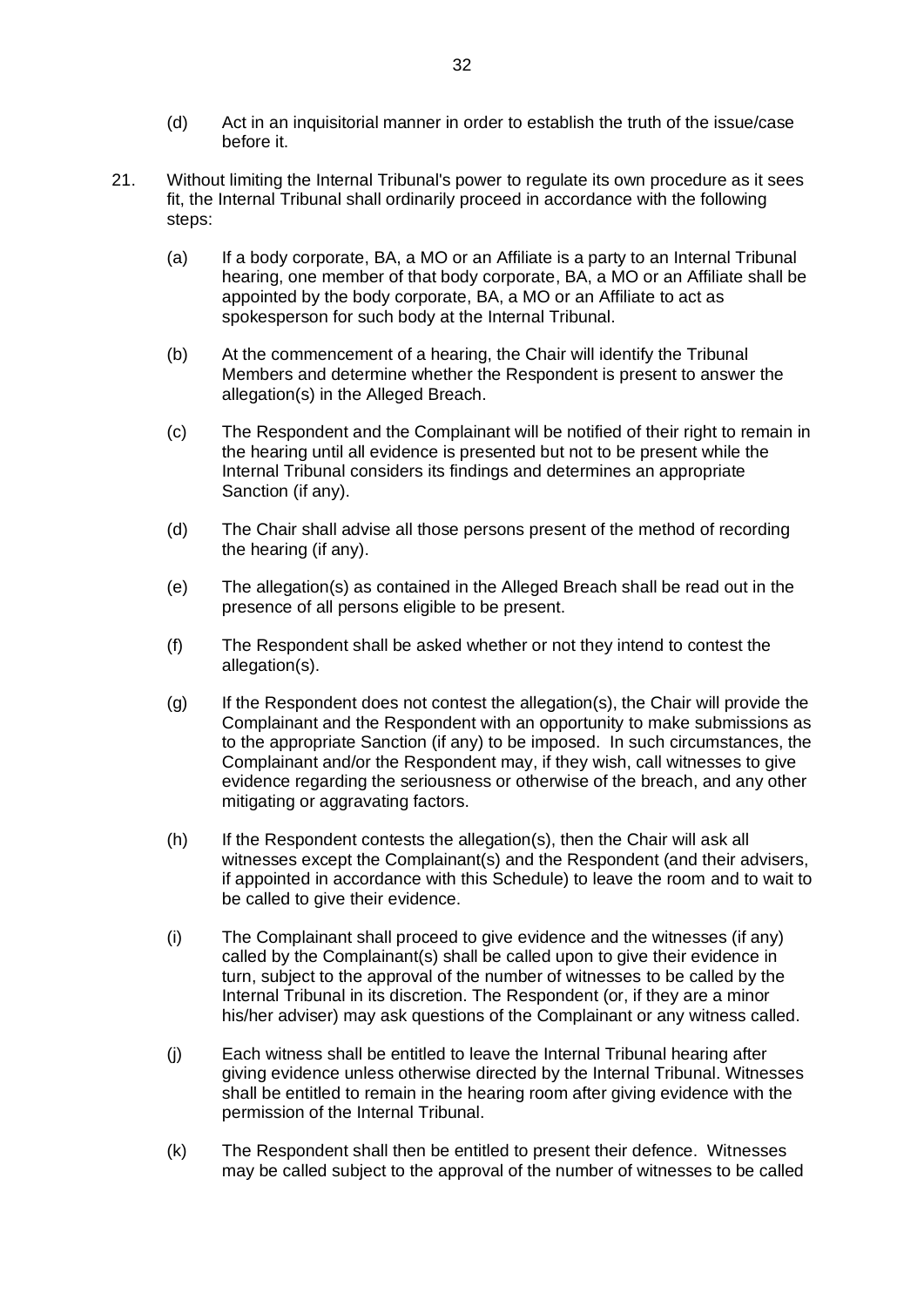by the Internal Tribunal in its discretion. Complainants or the adviser to a Complainant who is a minor may ask questions of the Respondent or any witness called.

- (l) Where a person under the age of 18 exercises his/her right to have an adult observer or adviser present in accordance with this Schedule, a reasonable opportunity for consultation between the minor and the adviser shall be provided by the Internal Tribunal.
- (m) Where the Respondent makes video evidence available to the Internal Tribunal, it may, at the discretion of the Internal Tribunal, be presented. The onus of providing suitable viewing equipment shall lie with the person requesting that the evidence be presented.
- (n) The Internal Tribunal may, so as to limit inconvenience to witnesses, allow evidence to be given by telephone or videoconference.
- 22. At the conclusion of all of the evidence and submissions the Chair shall ask the Respondent, the Complainant and all other persons present to leave the hearing room while the Internal Tribunal considers its findings.
- 23. If the Internal Tribunal is satisfied that a breach of an Eligible Policy has been proven using the Standard of Proof, it shall find the breach proven. Otherwise the Alleged Breach shall be dismissed.
- 24. If the Internal Tribunal is not satisfied that the particular alleged breach has been proved but is satisfied that a lesser breach of an Eligible Policy has been proven, then the Internal Tribunal may find such lesser breach proved.
- 25. Where it appears to the Internal Tribunal that the Complainant has made an error in making the wrong alleged breach of an Eligible Policy, or omitted alleged breaches that should have been made, the Internal Tribunal may amend the allegation(s), subject always to the requirement that the Respondent must be informed of the new allegations and given an opportunity to respond to such allegations.
- 26. The decision of the Internal Tribunal shall be given by the Chair in the presence of both the Respondent and Complainant, unless one or both choose not to remain. If:
	- (a) One of the Respondent or Complainant are not present, the Chair may give the decision orally, and must communicate the decision to the non-attending party in writing as soon as practicable; or
	- (b) Neither the Respondent nor Complainant are present, the Chair must communicate the decision to each of the Respondent and Complainant in writing as soon as practicable.
- 27. The Internal Tribunal may reserve its decision but if it does so, it will provide its decision within 14 days of the hearing.
- 28. The Internal Tribunal is not obliged to give oral or written reasons for any decision made by it under this Schedule but may do so if it wishes.
- 29. Where the Internal Tribunal finds that one or more alleged breaches of an Eligible Policy have been proven, it shall inform the parties of its decision and provide the Complainant and the Respondent with an opportunity to make submissions as to any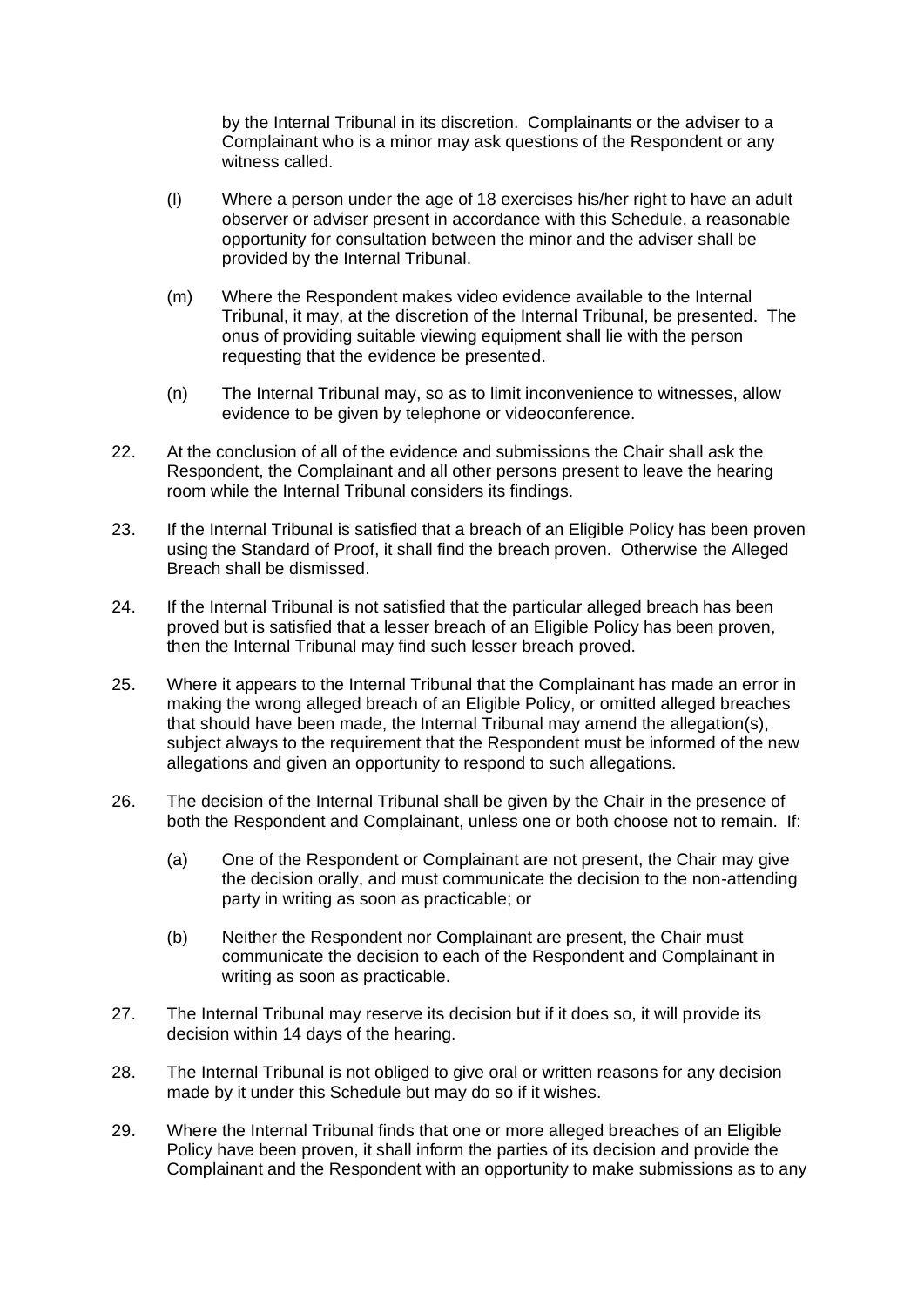aggravating or mitigating factors, before the Internal Tribunal makes a decision on Sanction. The Internal Tribunal may, in its absolute discretion, decide that it is appropriate to:

- (a) Receive oral submissions as to Sanction immediately after delivering its decision on liability; or
- (b) Adjourn the hearing to allow the parties to make Sanction submissions on some later date, in which case, the Internal Tribunal shall direct whether submissions on penalty should be made orally or in writing.
- 30. After considering the parties' submissions as to Sanction, the Internal Tribunal shall determine the Sanction to be imposed (if any) in accordance with **clause [5.6](#page-17-0)** of the Policy and shall advise the Respondent of the Sanction. The Chair shall also notify the Complaints Manager of the decision of the Internal Tribunal.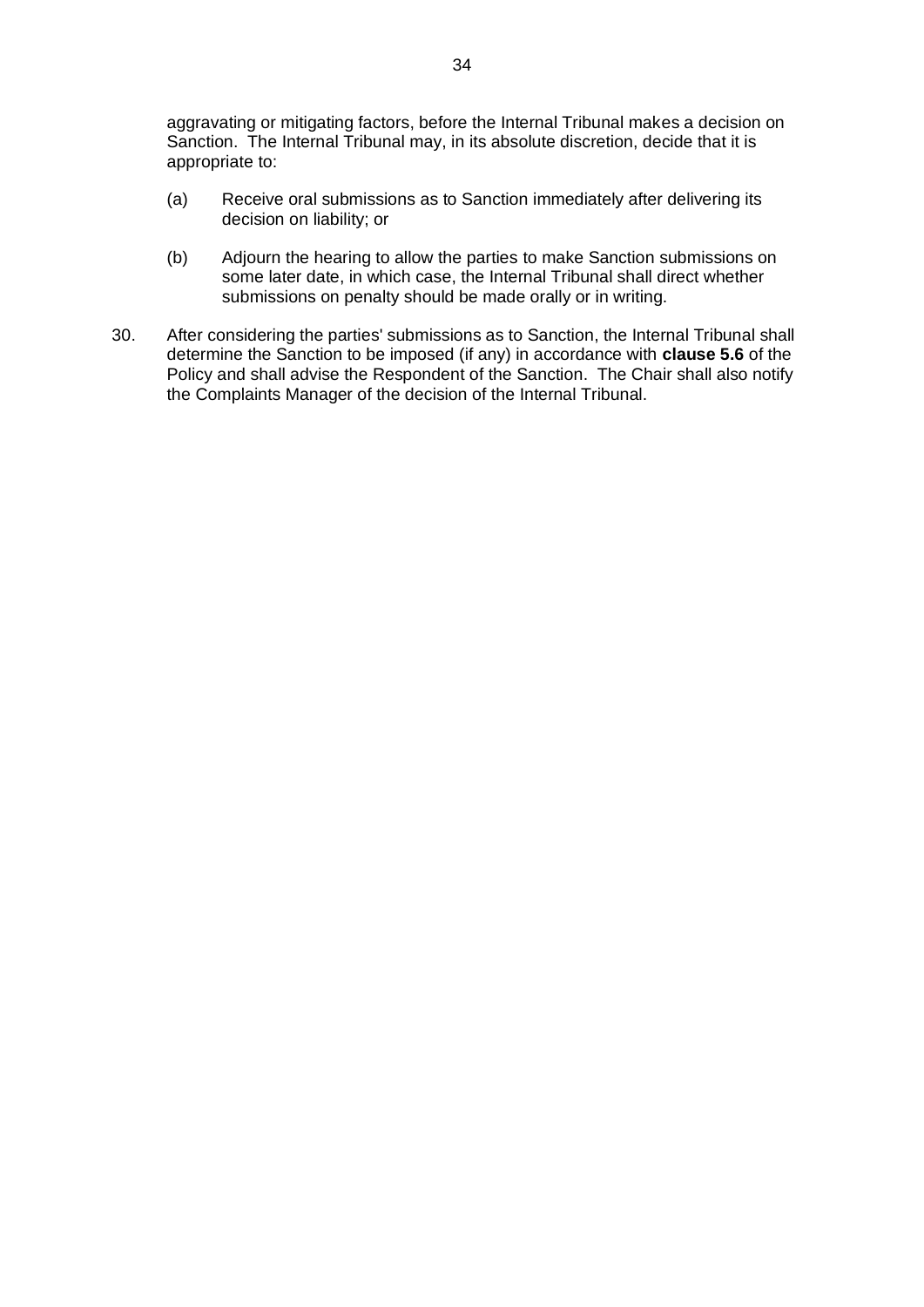# <span id="page-36-0"></span>**SCHEDULE 5**

# **Internal Appeals Tribunal Procedure**

#### **Interpretation**

1. In this Schedule:

**Appeal Chair** means the chair of a particular Internal Appeals Tribunal in accordance with this Schedule.

**Tribunal Member** means an individual person sitting on an Internal Appeals Tribunal.

- 2. Defined terms not otherwise defined in this Schedule have the meaning given to them in the Policy or **Schedule 4**, as the case may be.
- 3. All clause references refer to this Schedule unless otherwise provided.

#### **Convening Internal Appeals Tribunal**

- 4. As required under **clause [7.6](#page-20-1)** of the Policy, the Complaints Manager will convene an Internal Appeals Tribunal in accordance with this Schedule.
- 5. The Internal Appeals Tribunal shall be convened as soon as reasonably practicable after a referral under **clause [7.6](#page-20-1)** of the Policy and shall endeavour to convene no later than two weeks after notification by the Complaints Manager.

#### **Composition of Internal Appeals Tribunal**

- 6. Subject to **clause 7**, each Internal Appeals Tribunal shall
	- (a) Comprise three Tribunal Members selected by the Complaints Manager;
	- (b) Comprise at least one Legal Practitioner and one Sports Administrator; and
	- (c) Be chaired by the Appeal Chair who shall be appointed by the Complaints Manager and shall be a:
		- (i) Legal Practitioner; and
		- (ii) person of experience and skills suitable to the function of chairing an Internal Appeals Tribunal,

none of whom sat on or was involved in the original Hearing Tribunal for the Alleged Breach subject of the appeal.

7. **Clauses 8 to 10** (inclusive) of Schedule 4 apply to an Internal Appeals Tribunal with any necessary amendments.

# **Procedure of Internal Appeals Tribunal**

8. Subject to this Schedule, the Internal Appeals Tribunal and persons appearing before it are bound by the same procedures under this Policy as if the Internal Appeals Tribunal was the Internal Tribunal hearing a matter at first instance.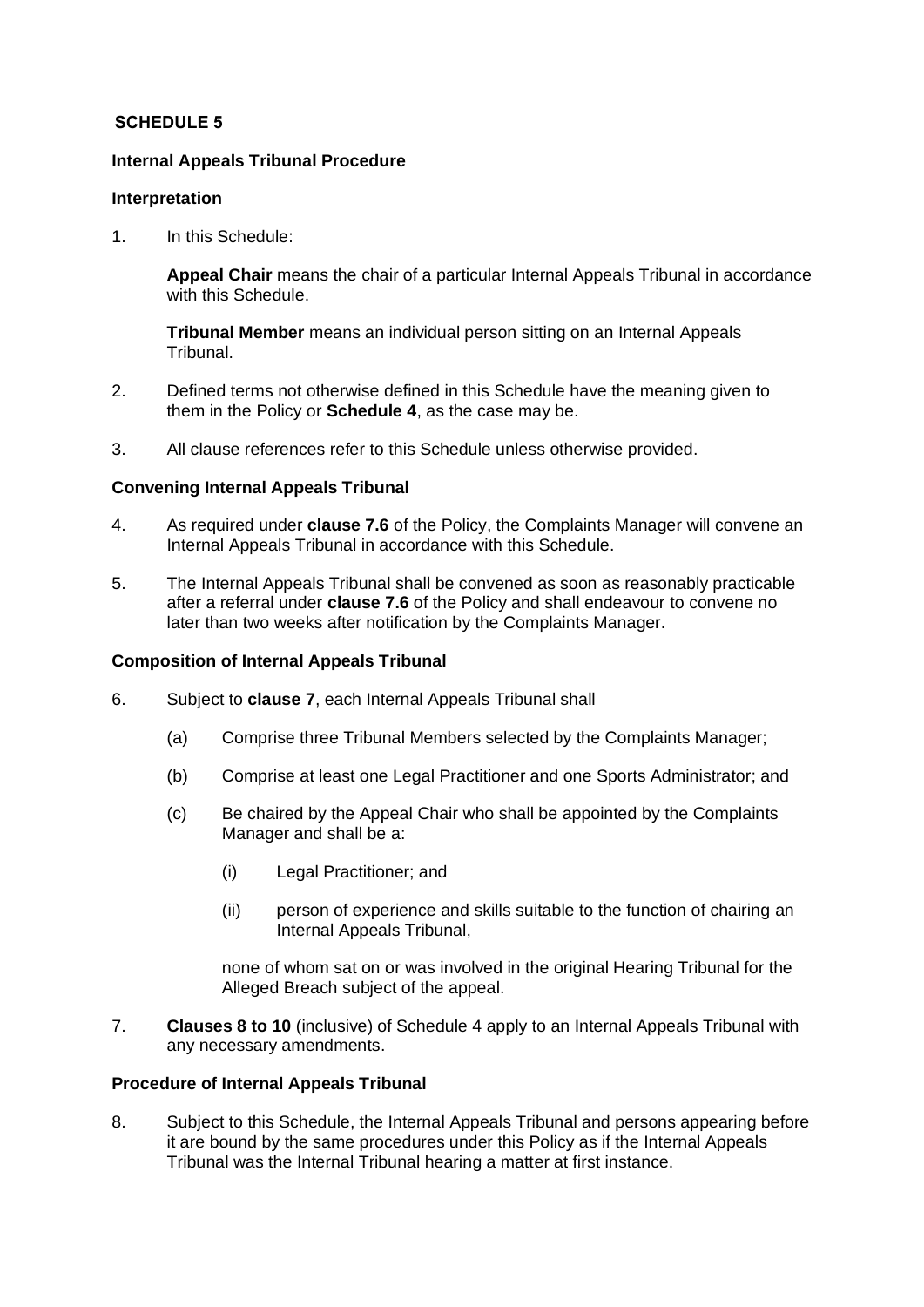- 9. The Complaints Manager shall forward records of the Internal Tribunal hearing in which the matter the subject of the appeal was heard at first instance to the Appeal Chair.
- 10. The Internal Appeals Tribunal must limit its hearing to consideration of the Ground(s) of Appeal relied upon by the Appellant under **clause [7.3](#page-19-2)** of the Policy, in accordance with **clause [7.7](#page-20-0)** of the Policy.
- 11. An Internal Appeals Tribunal has the power to:
	- (a) Dismiss the appeal;
	- (b) Uphold the appeal;
	- (c) Impose any of the Sanctions set out in the Policy; or
	- (d) Reduce, increase or otherwise vary any Sanction imposed by the Internal Tribunal under the Policy,

in accordance with **clause 10** but otherwise in such manner as it thinks fit.

- 12. At the conclusion of the appeal, the Appeal Chair shall ensure that the Appellant, Respondent and BA are informed of the determinations of the Internal Appeals Tribunal. The Appeal Chair shall also notify the Complaints Manager of the decision of the Internal Appeals Tribunal.
- 13. The Internal Appeals Tribunal is not obliged to give oral or written reasons for its decision.
- 14. The Internal Appeals Tribunal has discretion to order the refund of the appeal fee and shall do so where the appeal results in the breach being dismissed or the Sanction reduced.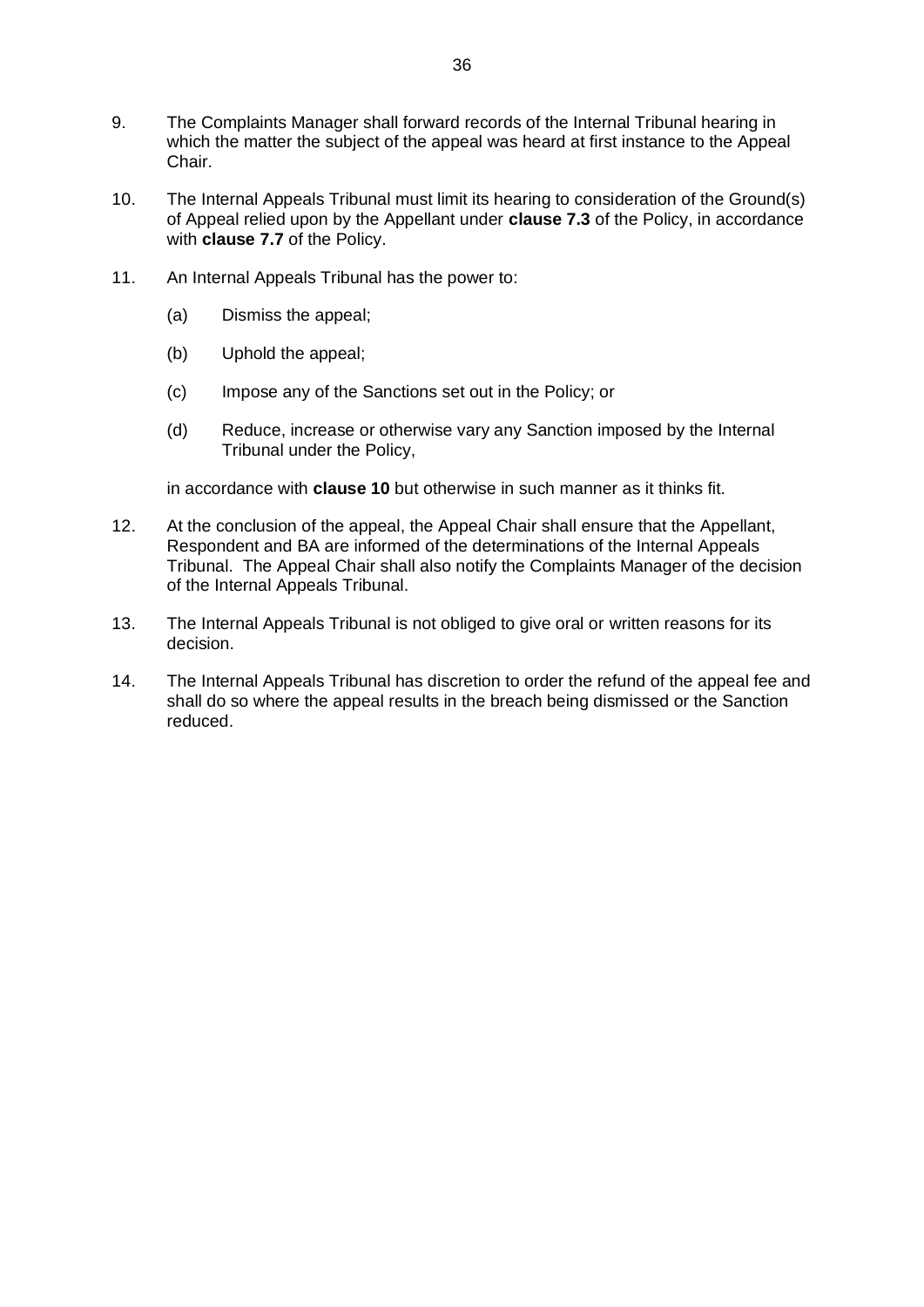# <span id="page-38-0"></span>**ANNEXURE A**

# **Record of Alleged Breach**

| Name of Complaints<br>Manager                           |                                    |               | $\Box$       | <b>Complaint Form</b><br>attached |
|---------------------------------------------------------|------------------------------------|---------------|--------------|-----------------------------------|
| Process chosen to<br>resolve Alleged Breach<br>(if any) |                                    |               |              |                                   |
| <b>Was Provisional Action</b><br>taken?                 | $\Box$ Yes                         | $\Box$ No     |              |                                   |
| If so, what?                                            |                                    |               |              |                                   |
| Was Alleged Breach<br>referred to external<br>agency?   | $\square$ Yes                      | $\square$ No  |              |                                   |
|                                                         | Please detail:                     |               |              |                                   |
| Date Complaint Form<br>received                         |                                    |               |              |                                   |
| Date Process<br>undertaken                              |                                    |               |              |                                   |
| Was Alleged Breach<br>valid?                            | $\square$ Yes                      | $\square$ No  |              |                                   |
| If not, why?                                            | Please detail                      |               |              |                                   |
| If ADR?                                                 | Date of referral to ADR:           |               |              |                                   |
|                                                         | Type of ADR:                       |               |              |                                   |
|                                                         | Date of ADR:                       |               |              |                                   |
|                                                         | Alleged Breach resolved at ADR:    | $\square$ Yes | $\square$ No |                                   |
|                                                         | If no, alternative Process chosen: |               |              |                                   |
|                                                         | If Yes, please detail:             |               |              |                                   |
| If Warning Procedure                                    | Date letter sent to Respondent:    |               |              |                                   |
|                                                         | Any further comments:              |               |              |                                   |